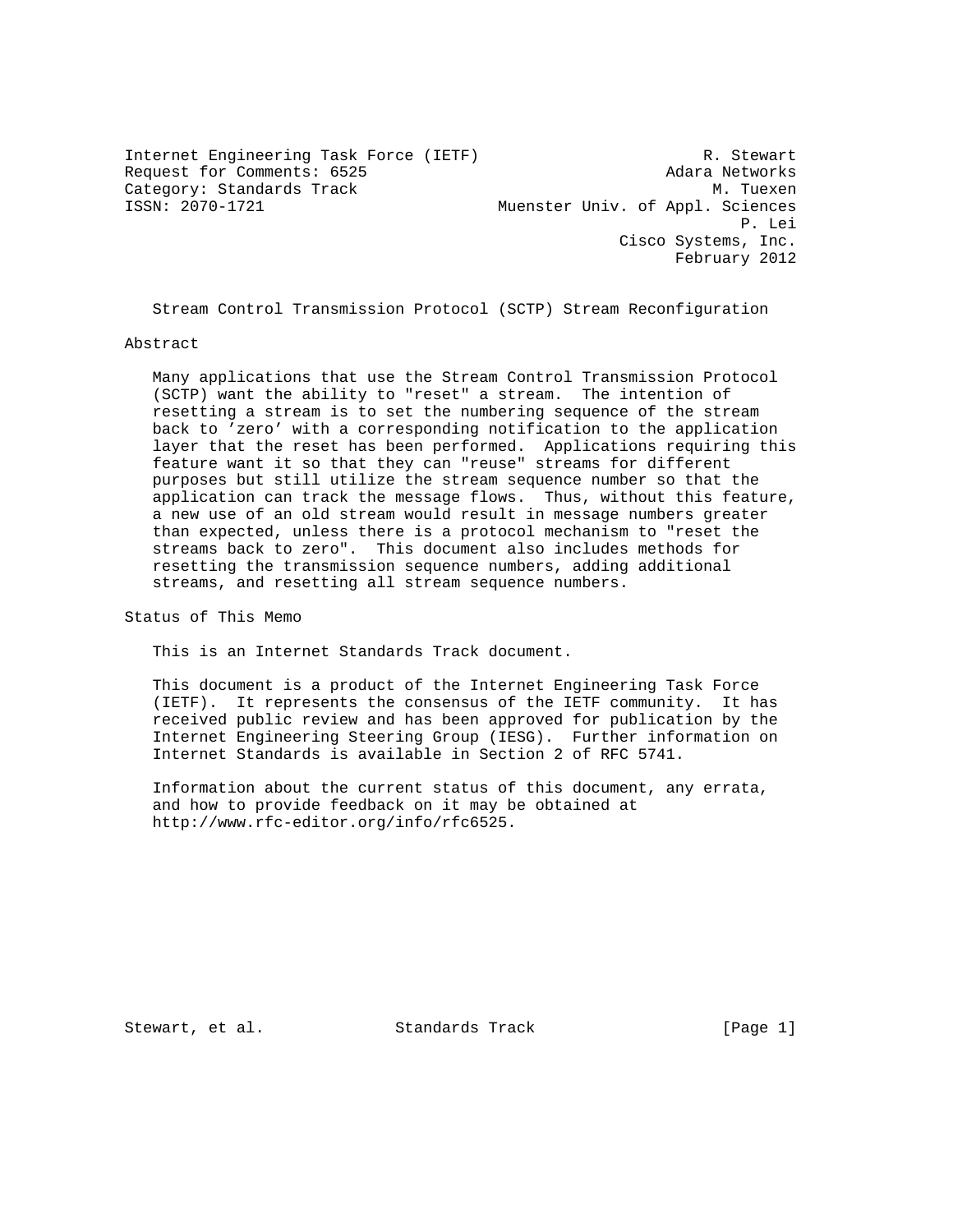# Copyright Notice

 Copyright (c) 2012 IETF Trust and the persons identified as the document authors. All rights reserved.

 This document is subject to BCP 78 and the IETF Trust's Legal Provisions Relating to IETF Documents

 (http://trustee.ietf.org/license-info) in effect on the date of publication of this document. Please review these documents carefully, as they describe your rights and restrictions with respect to this document. Code Components extracted from this document must include Simplified BSD License text as described in Section 4.e of the Trust Legal Provisions and are provided without warranty as described in the Simplified BSD License.

## Table of Contents

|  | 4.1. Outgoing SSN Reset Request Parameter 7                |
|--|------------------------------------------------------------|
|  | 4.2. Incoming SSN Reset Request Parameter  8               |
|  |                                                            |
|  | 4.4. Re-configuration Response Parameter 10                |
|  | 4.5. Add Outgoing Streams Request Parameter 12             |
|  | 4.6. Add Incoming Streams Request Parameter 13             |
|  |                                                            |
|  |                                                            |
|  | $5.1.1.$ Sender-Side Procedures for the RE-CONFIG Chunk 14 |
|  | 5.1.2. Sender-Side Procedures for the Outgoing SSN         |
|  | Reset Request Parameter 15                                 |
|  | 5.1.3. Sender-Side Procedures for the Incoming SSN         |
|  | Reset Request Parameter 16                                 |
|  | 5.1.4. Sender-Side Procedures for the SSN/TSN              |
|  | Reset Request Parameter 17                                 |
|  | 5.1.5. Sender-Side Procedures for the Add Outgoing         |
|  | Streams Request Parameter 17                               |
|  | 5.1.6. Sender-Side Procedures for the Add Incoming         |
|  | Streams Request Parameter 17                               |
|  | 5.1.7. Sender-Side Procedures for the                      |
|  | Re-configuration Response Parameter 18                     |

Stewart, et al. Standards Track [Page 2]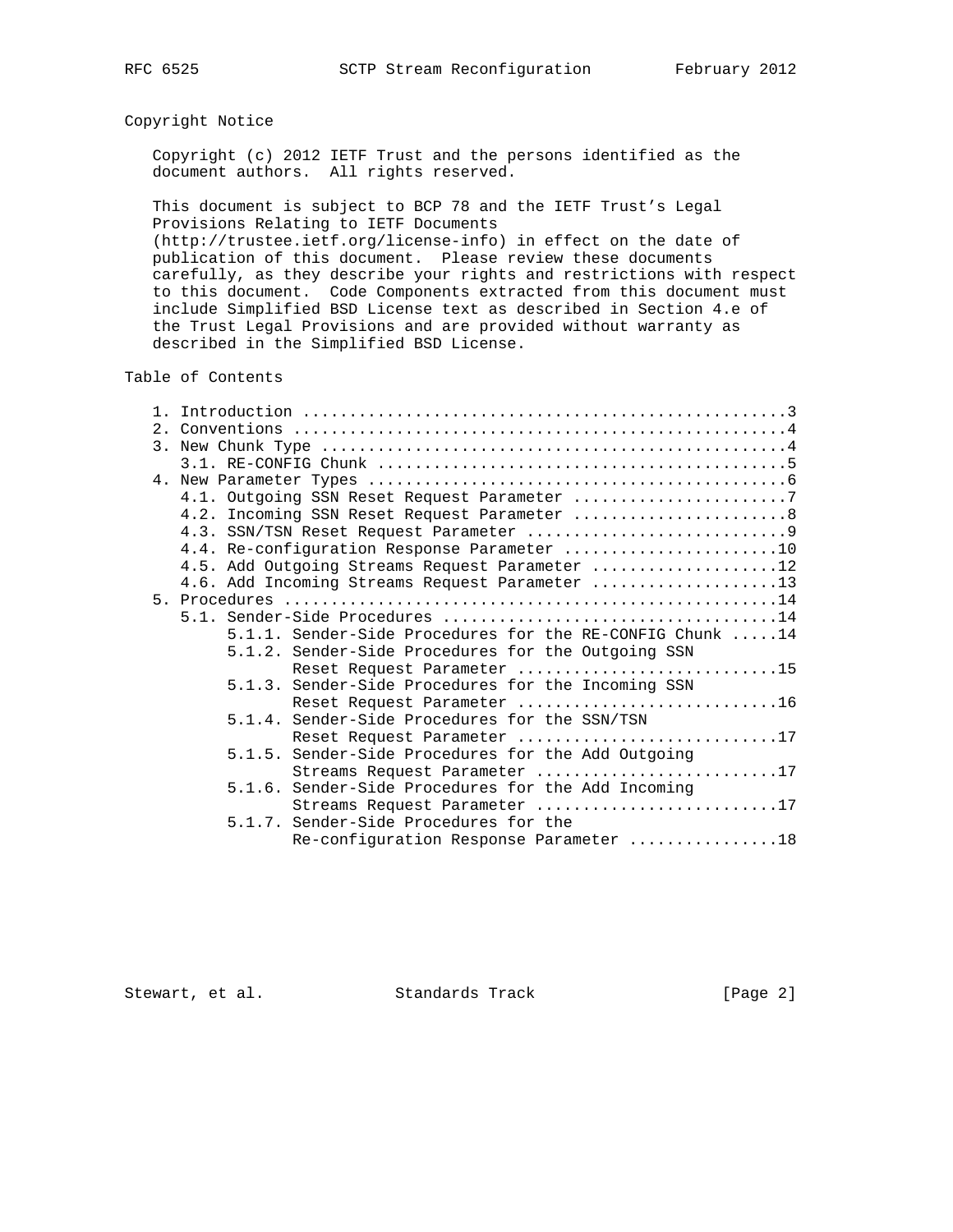|  | 5.2.1. Receiver-Side Procedures for the RE-CONFIG Chunk  18 |
|--|-------------------------------------------------------------|
|  | 5.2.2. Receiver-Side Procedures for the Outgoing            |
|  | SSN Reset Request Parameter 19                              |
|  | 5.2.3. Receiver-Side Procedures for the Incoming            |
|  | SSN Reset Request Parameter 20                              |
|  | 5.2.4. Receiver-Side Procedures for the SSN/TSN             |
|  | Reset Request Parameter 21                                  |
|  | 5.2.5. Receiver-Side Procedures for the Add                 |
|  | Outgoing Streams Request Parameter 21                       |
|  | 5.2.6. Receiver-Side Procedures for the Add                 |
|  | Incoming Streams Request Parameter 22                       |
|  | 5.2.7. Receiver-Side Procedures for the                     |
|  | Re-configuration Response Parameter 22                      |
|  |                                                             |
|  |                                                             |
|  | 6.1.1. Stream Reset Event 24                                |
|  |                                                             |
|  |                                                             |
|  |                                                             |
|  |                                                             |
|  | 6.3.1. Enable/Disable Stream Reset                          |
|  | $(\texttt{ SCTP\_ENABLE\_STREAM\_RESET})$ 28                |
|  | 6.3.2. Reset Incoming and/or Outgoing Streams               |
|  |                                                             |
|  | 6.3.3. Reset SSN/TSN (SCTP_RESET_ASSOC) 29                  |
|  | 6.3.4. Add Incoming and/or Outgoing Streams                 |
|  |                                                             |
|  |                                                             |
|  |                                                             |
|  |                                                             |
|  | 8.2. Six New Chunk Parameter Types 31                       |
|  |                                                             |
|  |                                                             |
|  |                                                             |
|  |                                                             |
|  | Appendix A. Examples of the Reconfiguration Procedures 33   |

# 1. Introduction

 Many applications that use SCTP as defined in [RFC4960] want the ability to "reset" a stream. The intention of resetting a stream is to set the Stream Sequence Numbers (SSNs) of the stream back to 'zero' with a corresponding notification to the application layer that the reset has been performed. Applications requiring this feature want to "reuse" streams for different purposes but still utilize the SSN so that the application can track the message flows. Thus, without this feature, a new use of an old stream would result

Stewart, et al. Standards Track [Page 3]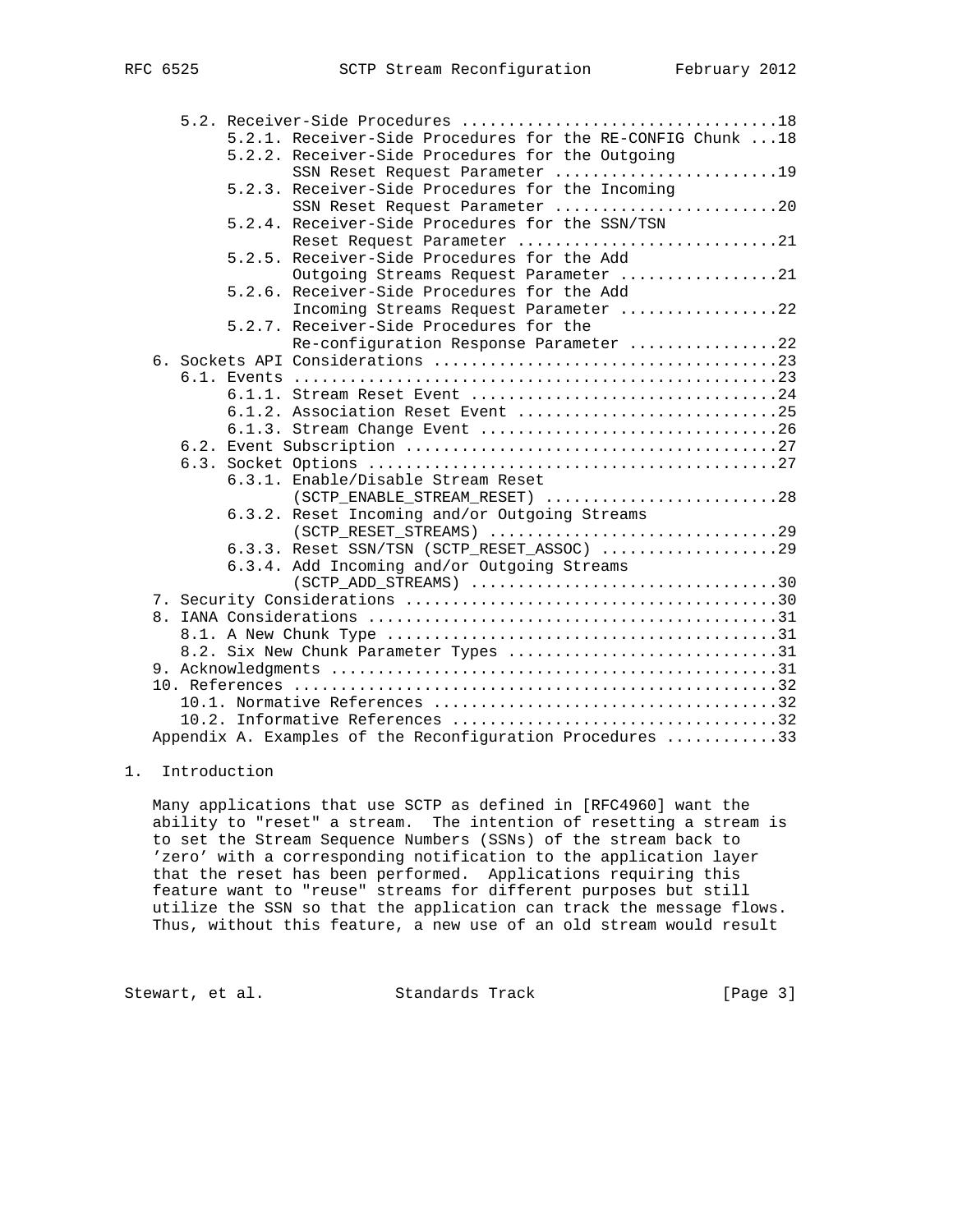in message numbers greater than expected, unless there is a protocol mechanism to "reset the streams back to zero". This document also includes methods for resetting the Transmission Sequence Numbers (TSNs), adding additional streams, and resetting all SSNs.

 The sockets API for SCTP defined in [RFC6458] exposes the sequence numbers used by SCTP for user message transfer. Therefore, resetting them can be used by application writers. Please note that the corresponding sequence number for TCP is not exposed via the sockets API for TCP.

2. Conventions

 The key words "MUST", "MUST NOT", "REQUIRED", "SHALL", "SHALL NOT", "SHOULD", "SHOULD NOT", "RECOMMENDED", "MAY", and "OPTIONAL" in this document are to be interpreted as described in [RFC2119].

3. New Chunk Type

 This section defines the new chunk type that will be used to reconfigure streams. Table 1 illustrates the new chunk type.

| Chunk Type   Chunk Name |
|-------------------------|
| 130                     |

## Table 1

 It should be noted that the format of the RE-CONFIG chunk requires that the receiver ignore the chunk if it is not understood and continue processing all chunks that follow. This is accomplished by the use of the upper bits of the chunk type as described in Section 3.2 of [RFC4960].

 All transported integer numbers are in "network byte order", a.k.a. Big Endian.

Stewart, et al. Standards Track [Page 4]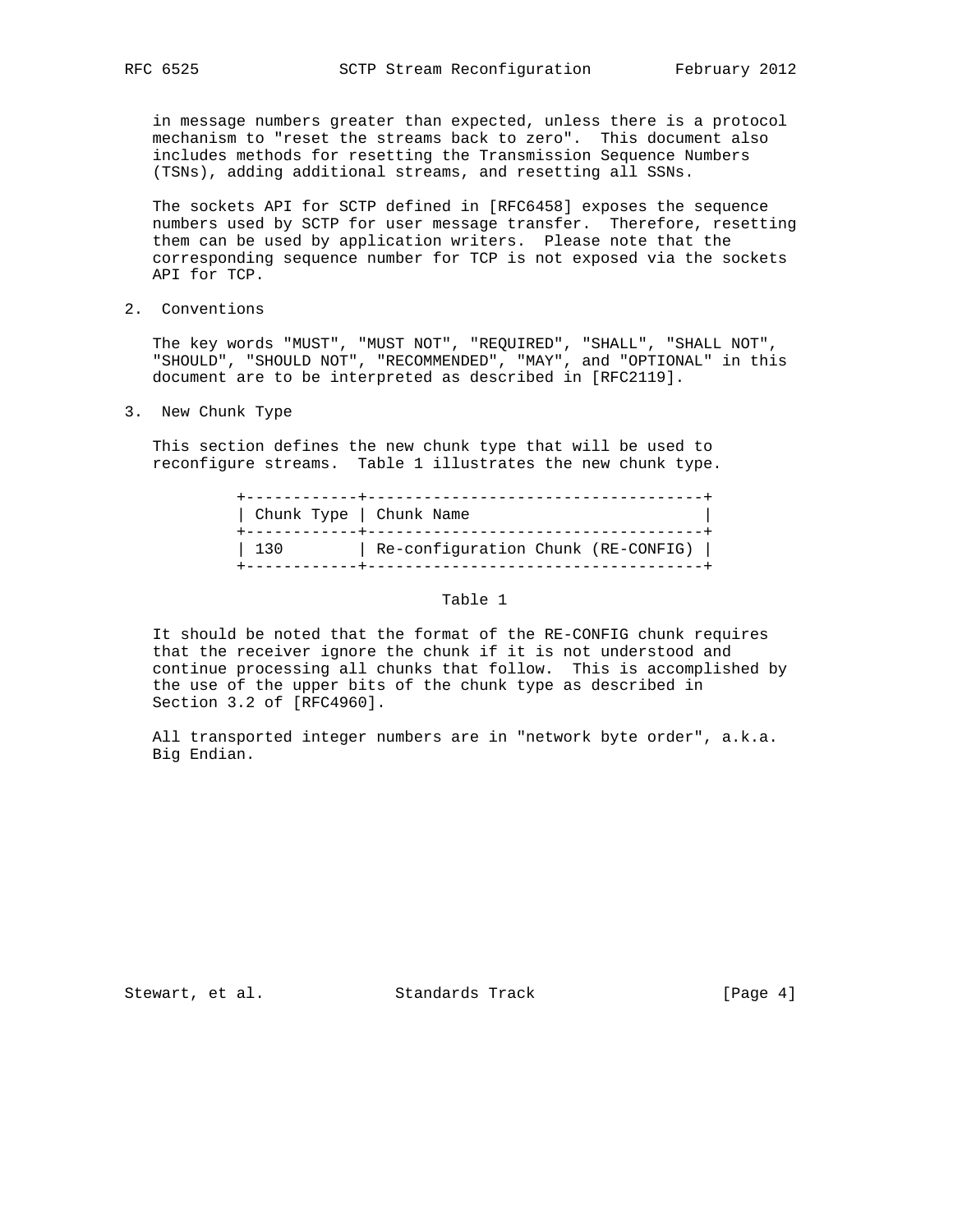3.1. RE-CONFIG Chunk

 This document adds one new chunk type to SCTP. The chunk has the following format:

0  $1$  2 3 0 1 2 3 4 5 6 7 8 9 0 1 2 3 4 5 6 7 8 9 0 1 2 3 4 5 6 7 8 9 0 1 +-+-+-+-+-+-+-+-+-+-+-+-+-+-+-+-+-+-+-+-+-+-+-+-+-+-+-+-+-+-+-+-+ | Type = 130 | Chunk Flags | Chunk Length | +-+-+-+-+-+-+-+-+-+-+-+-+-+-+-+-+-+-+-+-+-+-+-+-+-+-+-+-+-+-+-+-+  $\lambda$  and  $\lambda$  and  $\lambda$  and  $\lambda$  and  $\lambda$  and  $\lambda$  and  $\lambda$  and  $\lambda$  and  $\lambda$  and  $\lambda$  and  $\lambda$  and  $\lambda$  and  $\lambda$  and  $\lambda$  and  $\lambda$  and  $\lambda$  and  $\lambda$  and  $\lambda$  and  $\lambda$  and  $\lambda$  and  $\lambda$  and  $\lambda$  and  $\lambda$  and  $\lambda$  and  $\lambda$  Re-configuration Parameter  $\lambda$  and  $\lambda$  and  $\lambda$  and  $\lambda$  and  $\lambda$  and  $\lambda$  and  $\lambda$  and  $\lambda$  and  $\lambda$  and  $\lambda$  and  $\lambda$  and  $\lambda$  and  $\lambda$  and  $\lambda$  and  $\lambda$  and  $\lambda$  and  $\lambda$  and  $\lambda$  and  $\lambda$  and  $\lambda$  and  $\lambda$  and  $\lambda$  and  $\lambda$  and  $\lambda$  and  $\lambda$  +-+-+-+-+-+-+-+-+-+-+-+-+-+-+-+-+-+-+-+-+-+-+-+-+-+-+-+-+-+-+-+-+  $\lambda$  and  $\lambda$  and  $\lambda$  and  $\lambda$  and  $\lambda$  and  $\lambda$  and  $\lambda$  and  $\lambda$  and  $\lambda$  and  $\lambda$  and  $\lambda$  and  $\lambda$  and  $\lambda$  and  $\lambda$  and  $\lambda$  and  $\lambda$  and  $\lambda$  and  $\lambda$  and  $\lambda$  and  $\lambda$  and  $\lambda$  and  $\lambda$  and  $\lambda$  and  $\lambda$  and  $\lambda$  / Re-configuration Parameter (optional) /  $\lambda$  and  $\lambda$  and  $\lambda$  and  $\lambda$  and  $\lambda$  and  $\lambda$  and  $\lambda$  and  $\lambda$  and  $\lambda$  and  $\lambda$  and  $\lambda$  and  $\lambda$  and  $\lambda$  and  $\lambda$  and  $\lambda$  and  $\lambda$  and  $\lambda$  and  $\lambda$  and  $\lambda$  and  $\lambda$  and  $\lambda$  and  $\lambda$  and  $\lambda$  and  $\lambda$  and  $\lambda$  +-+-+-+-+-+-+-+-+-+-+-+-+-+-+-+-+-+-+-+-+-+-+-+-+-+-+-+-+-+-+-+-+ Chunk Type: 1 byte (unsigned integer) This field holds the IANA-defined chunk type for the RE-CONFIG chunk. The value of this field is 130. Chunk Flags: 1 byte (unsigned integer) This field is set to 0 by the sender and ignored by the receiver. Chunk Length: 2 bytes (unsigned integer) This field holds the length of the chunk in bytes, including the Chunk Type, Chunk Flags, and Chunk Length. Re-configuration Parameter This field holds a Re-configuration Request Parameter or a Re-configuration Response Parameter. Note that each RE-CONFIG chunk holds at least one parameter and at most two parameters. Only the following combinations are allowed: 1. Outgoing SSN Reset Request Parameter. 2. Incoming SSN Reset Request Parameter. 3. Outgoing SSN Reset Request Parameter, Incoming SSN Reset Request Parameter. 4. SSN/TSN Reset Request Parameter.

5. Add Outgoing Streams Request Parameter.

Stewart, et al. Standards Track [Page 5]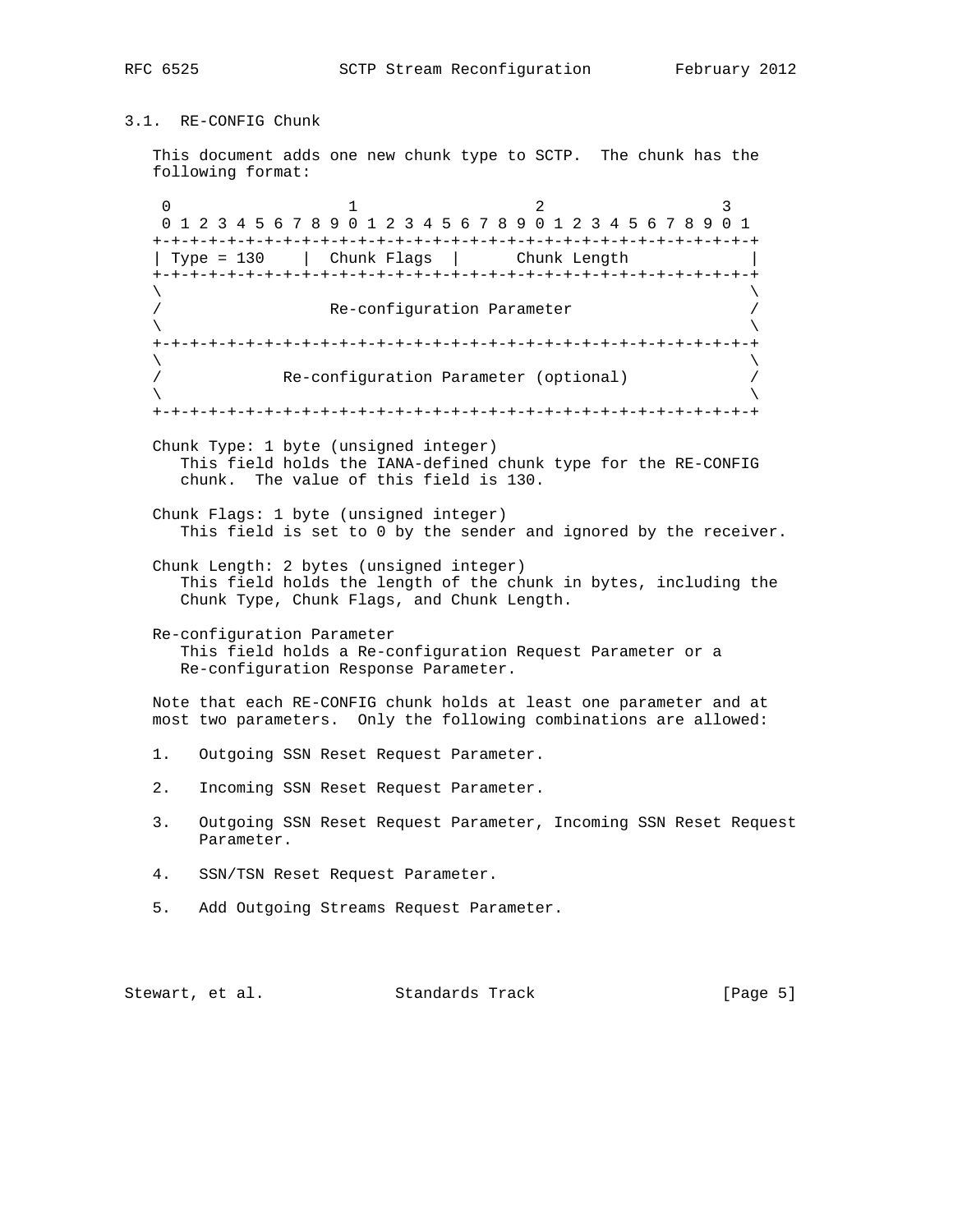- 6. Add Incoming Streams Request Parameter.
- 7. Add Outgoing Streams Request Parameter, Add Incoming Streams Request Parameter.
- 8. Re-configuration Response Parameter.
- 9. Re-configuration Response Parameter, Outgoing SSN Reset Request Parameter.
- 10. Re-configuration Response Parameter, Re-configuration Response Parameter.

 If a sender transmits an unsupported combination, the receiver SHOULD send an ERROR chunk with a Protocol Violation cause, as defined in Section 3.3.10.13 of [RFC4960]).

4. New Parameter Types

 This section defines the new parameter types that will be used in the RE-CONFIG chunk. Table 2 illustrates the new parameter types.

| Parameter Type   Parameter Name |                                        |
|---------------------------------|----------------------------------------|
| 13                              | Outgoing SSN Reset Request Parameter   |
| 14                              | Incoming SSN Reset Request Parameter   |
| 15                              | SSN/TSN Reset Request Parameter        |
| 16                              | Re-configuration Response Parameter    |
| 17                              | Add Outgoing Streams Request Parameter |
| 18                              | Add Incoming Streams Request Parameter |

## Table 2

 It should be noted that the parameter format requires that the receiver stop processing the parameter and not process any further parameters within the chunk if the parameter type is not recognized. This is accomplished by the use of the upper bits of the parameter type as described in Section 3.2.1 of [RFC4960].

 All transported integer numbers are in "network byte order", a.k.a. Big Endian.

Stewart, et al. Standards Track [Page 6]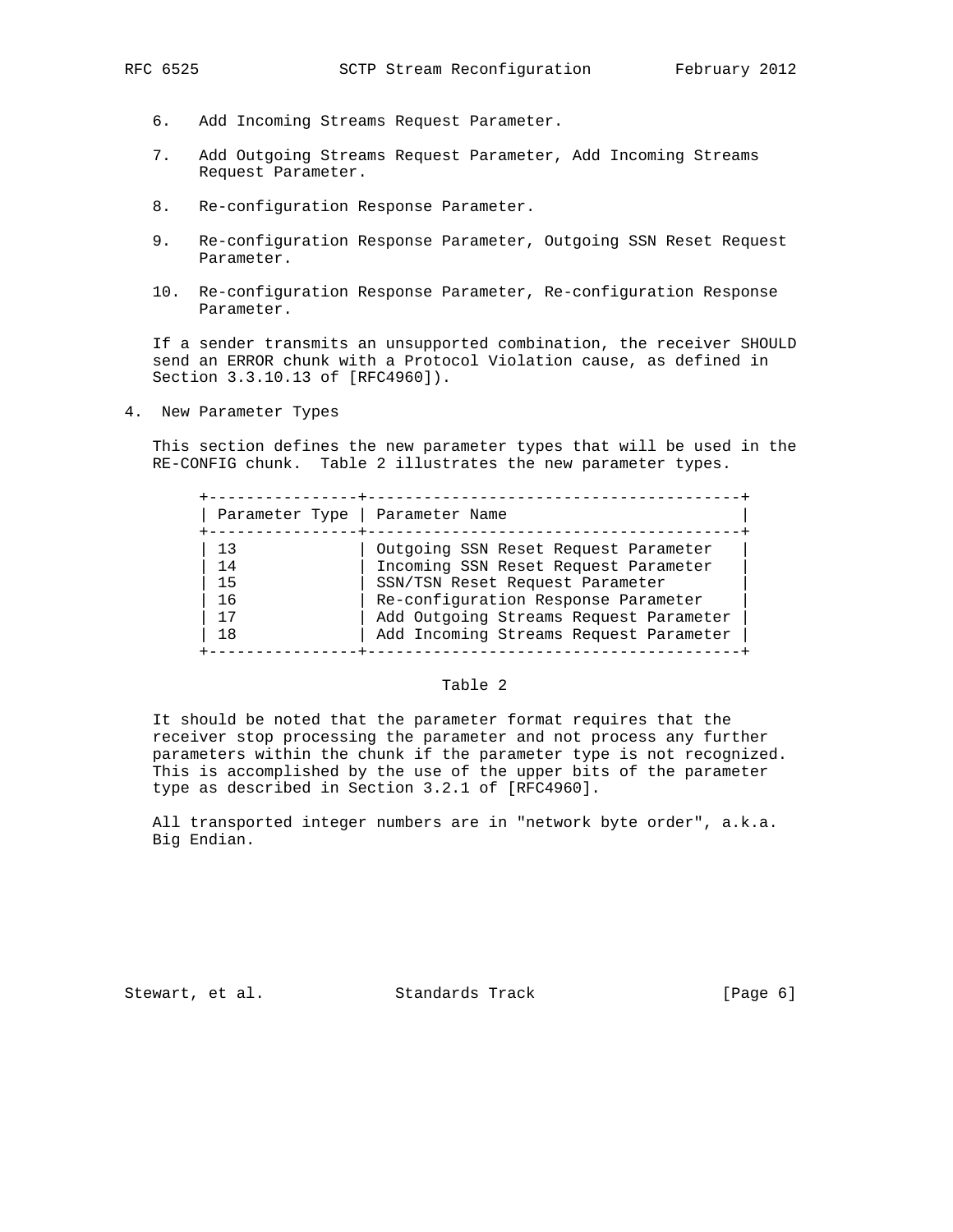## 4.1. Outgoing SSN Reset Request Parameter

 This parameter is used by the sender to request the reset of some or all outgoing streams.

0  $1$  2 3 0 1 2 3 4 5 6 7 8 9 0 1 2 3 4 5 6 7 8 9 0 1 2 3 4 5 6 7 8 9 0 1 +-+-+-+-+-+-+-+-+-+-+-+-+-+-+-+-+-+-+-+-+-+-+-+-+-+-+-+-+-+-+-+-+ Parameter Type =  $13$  | Parameter Length =  $16 + 2 * N$  | +-+-+-+-+-+-+-+-+-+-+-+-+-+-+-+-+-+-+-+-+-+-+-+-+-+-+-+-+-+-+-+-+ Re-configuration Request Sequence Number +-+-+-+-+-+-+-+-+-+-+-+-+-+-+-+-+-+-+-+-+-+-+-+-+-+-+-+-+-+-+-+-+ Re-configuration Response Sequence Number +-+-+-+-+-+-+-+-+-+-+-+-+-+-+-+-+-+-+-+-+-+-+-+-+-+-+-+-+-+-+-+-+ Sender's Last Assigned TSN +-+-+-+-+-+-+-+-+-+-+-+-+-+-+-+-+-+-+-+-+-+-+-+-+-+-+-+-+-+-+-+-+ | Stream Number 1 (optional) | Stream Number 2 (optional) | +-+-+-+-+-+-+-+-+-+-+-+-+-+-+-+-+-+-+-+-+-+-+-+-+-+-+-+-+-+-+-+-+ / ...... / +-+-+-+-+-+-+-+-+-+-+-+-+-+-+-+-+-+-+-+-+-+-+-+-+-+-+-+-+-+-+-+-+ | Stream Number N-1 (optional) | Stream Number N (optional) | +-+-+-+-+-+-+-+-+-+-+-+-+-+-+-+-+-+-+-+-+-+-+-+-+-+-+-+-+-+-+-+-+

- Parameter Type: 2 bytes (unsigned integer) This field holds the IANA-defined parameter type for the Outgoing SSN Reset Request Parameter. The value of this field is 13.
- Parameter Length: 2 bytes (unsigned integer) This field holds the length in bytes of the parameter; the value MUST be  $16 + 2 * N$ , where N is the number of stream numbers listed.
- Re-configuration Request Sequence Number: 4 bytes (unsigned integer) This field is used to identify the request. It is a monotonically increasing number that is initialized to the same value as the initial TSN. It is increased by 1 whenever sending a new Re configuration Request Parameter.
- Re-configuration Response Sequence Number: 4 bytes (unsigned integer) When this Outgoing SSN Reset Request Parameter is sent in response to an Incoming SSN Reset Request Parameter, this parameter is also an implicit response to the incoming request. This field then holds the Re-configuration Request Sequence Number of the incoming request. In other cases, it holds the next expected Re-configuration Request Sequence Number minus 1.

Stewart, et al. Standards Track [Page 7]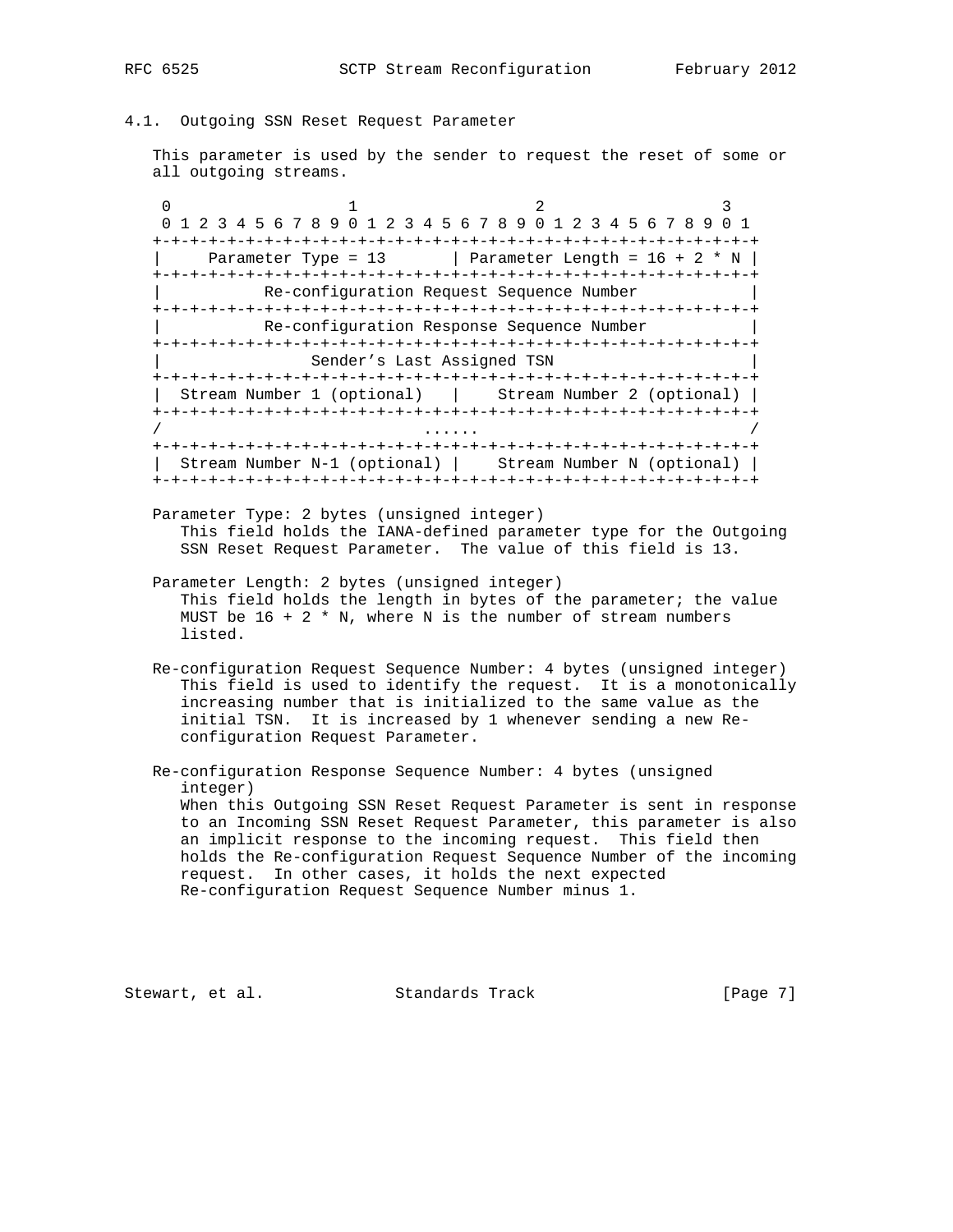Sender's Last Assigned TSN: 4 bytes (unsigned integer) This value holds the next TSN minus 1 -- in other words, the last TSN that this sender assigned.

 Stream Number 1..N: 2 bytes (unsigned integer) This optional field, if included, is used to indicate specific streams that are to be reset. If no streams are listed, then all streams are to be reset.

 This parameter can appear in a RE-CONFIG chunk. This parameter MUST NOT appear in any other chunk type.

4.2. Incoming SSN Reset Request Parameter

 This parameter is used by the sender to request that the peer reset some or all of its outgoing streams.

0  $1$  2 3 0 1 2 3 4 5 6 7 8 9 0 1 2 3 4 5 6 7 8 9 0 1 2 3 4 5 6 7 8 9 0 1 +-+-+-+-+-+-+-+-+-+-+-+-+-+-+-+-+-+-+-+-+-+-+-+-+-+-+-+-+-+-+-+-+ | Parameter Type =  $14$  | Parameter Length =  $8 + 2 * N$  | +-+-+-+-+-+-+-+-+-+-+-+-+-+-+-+-+-+-+-+-+-+-+-+-+-+-+-+-+-+-+-+-+ | Re-configuration Request Sequence Number | +-+-+-+-+-+-+-+-+-+-+-+-+-+-+-+-+-+-+-+-+-+-+-+-+-+-+-+-+-+-+-+-+ | Stream Number 1 (optional) | Stream Number 2 (optional) | +-+-+-+-+-+-+-+-+-+-+-+-+-+-+-+-+-+-+-+-+-+-+-+-+-+-+-+-+-+-+-+-+ / ...... / +-+-+-+-+-+-+-+-+-+-+-+-+-+-+-+-+-+-+-+-+-+-+-+-+-+-+-+-+-+-+-+-+ | Stream Number N-1 (optional) | Stream Number N (optional) | +-+-+-+-+-+-+-+-+-+-+-+-+-+-+-+-+-+-+-+-+-+-+-+-+-+-+-+-+-+-+-+-+

- Parameter Type: 2 bytes (unsigned integer) This field holds the IANA-defined parameter type for the Incoming SSN Reset Request Parameter. The value of this field is 14.
- Parameter Length: 2 bytes (unsigned integer) This field holds the length in bytes of the parameter; the value MUST be  $8 + 2 * N$ .
- Re-configuration Request Sequence Number: 4 bytes (unsigned integer) This field is used to identify the request. It is a monotonically increasing number that is initialized to the same value as the initial TSN. It is increased by 1 whenever sending a new Re configuration Request Parameter.

Stewart, et al. Standards Track [Page 8]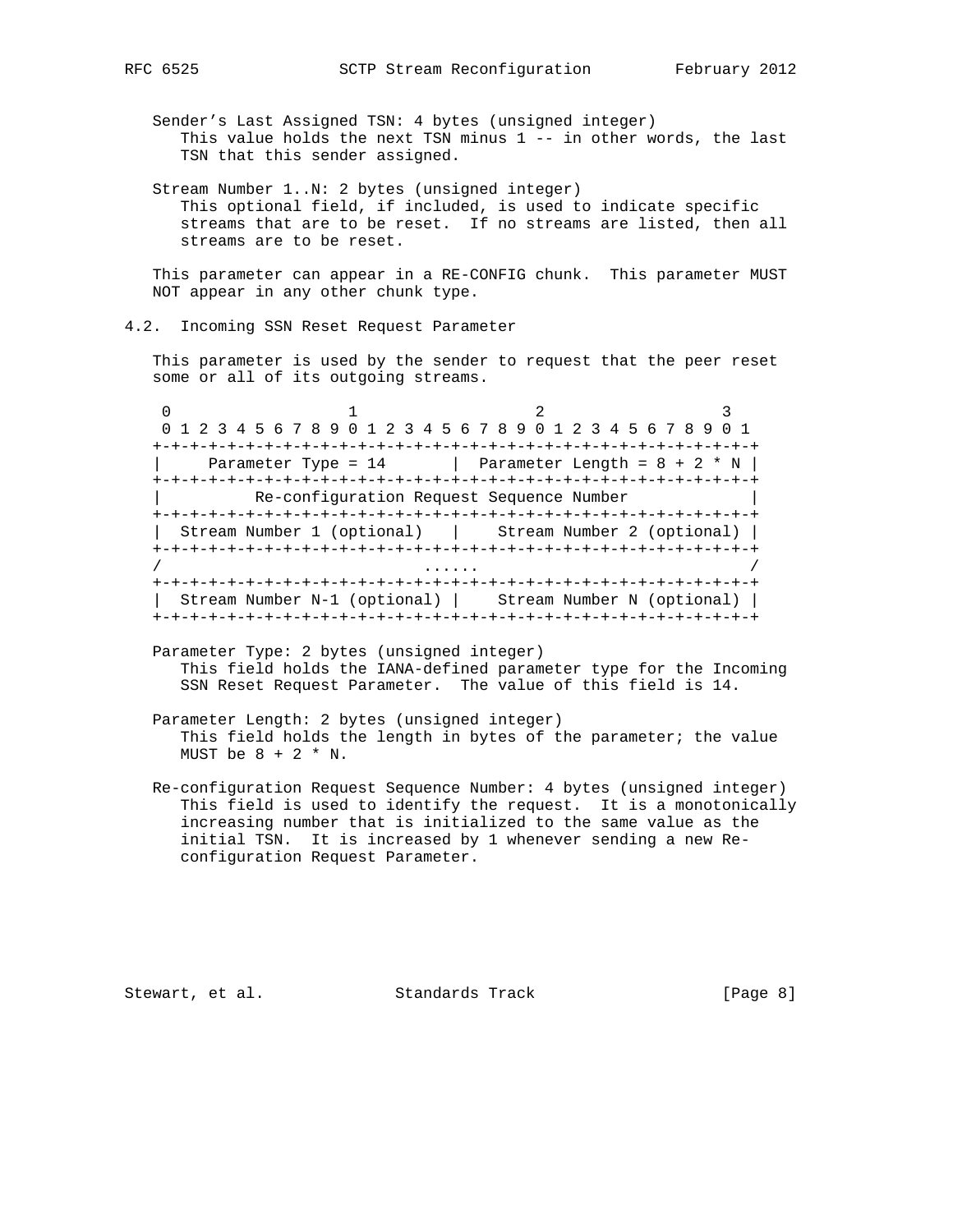Stream Number 1..N: 2 bytes (unsigned integer) This optional field, if included, is used to indicate specific streams that are to be reset. If no streams are listed, then all streams are to be reset.

 This parameter can appear in a RE-CONFIG chunk. This parameter MUST NOT appear in any other chunk type.

4.3. SSN/TSN Reset Request Parameter

 This parameter is used by the sender to request a reset of the TSN and SSN numbering of all incoming and outgoing streams.

0  $1$  2 3 0 1 2 3 4 5 6 7 8 9 0 1 2 3 4 5 6 7 8 9 0 1 2 3 4 5 6 7 8 9 0 1 +-+-+-+-+-+-+-+-+-+-+-+-+-+-+-+-+-+-+-+-+-+-+-+-+-+-+-+-+-+-+-+-+ Parameter Type = 15 | Parameter Length = 8 | +-+-+-+-+-+-+-+-+-+-+-+-+-+-+-+-+-+-+-+-+-+-+-+-+-+-+-+-+-+-+-+-+ Re-configuration Request Sequence Number +-+-+-+-+-+-+-+-+-+-+-+-+-+-+-+-+-+-+-+-+-+-+-+-+-+-+-+-+-+-+-+-+

- Parameter Type: 2 bytes (unsigned integer) This field holds the IANA-defined parameter type for the SSN/TSN Reset Request Parameter. The value of this field is 15.
- Parameter Length: 2 bytes (unsigned integer) This field holds the length in bytes of the parameter; the value MUST be 8.
- Re-configuration Request Sequence Number: 4 bytes (unsigned integer) This field is used to identify the request. It is a monotonically increasing number that is initialized to the same value as the initial TSN. It is increased by 1 whenever sending a new Re configuration Request Parameter.

 This parameter can appear in a RE-CONFIG chunk. This parameter MUST NOT appear in any other chunk type.

Stewart, et al. Standards Track [Page 9]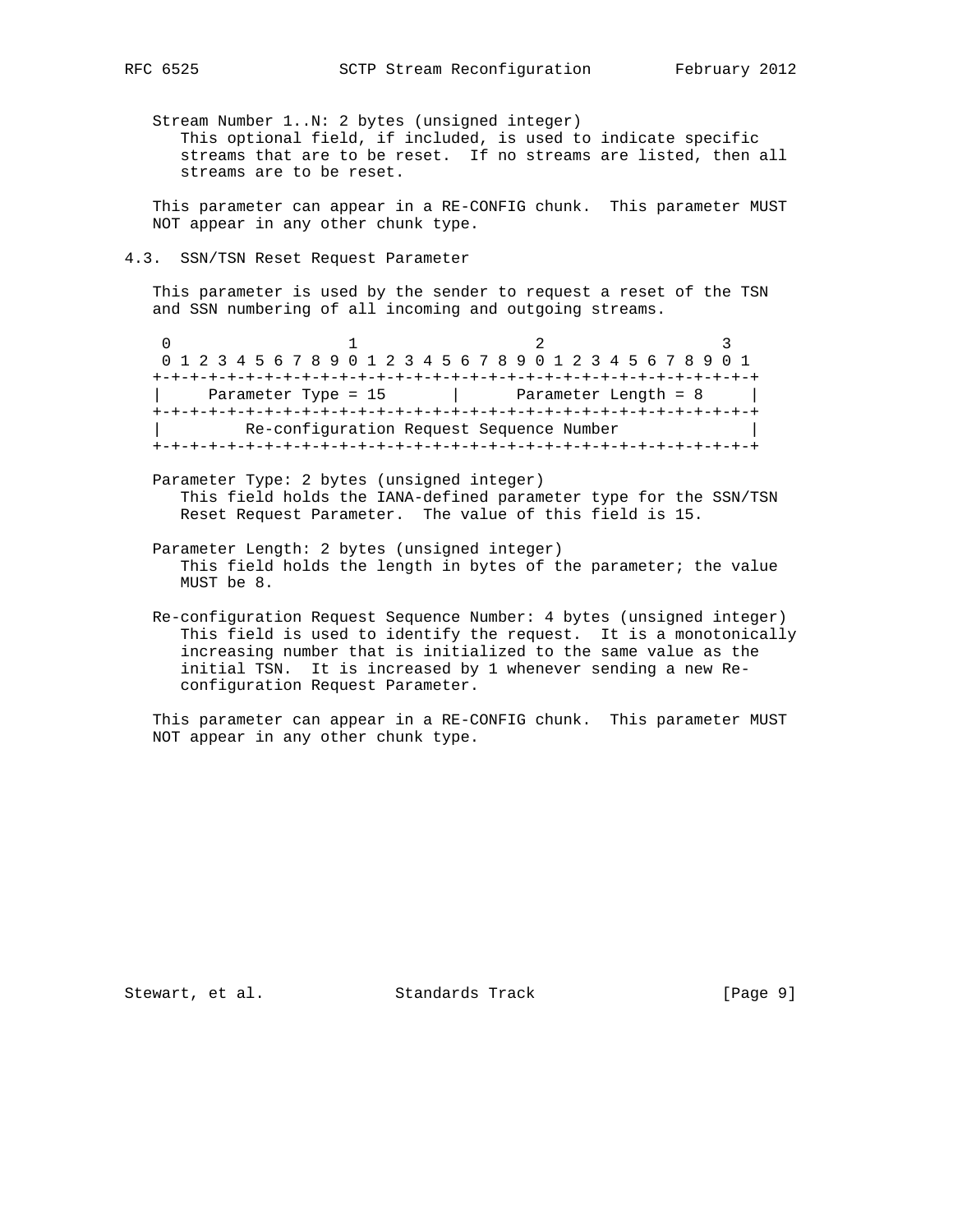# 4.4. Re-configuration Response Parameter

 This parameter is used by the receiver of a Re-configuration Request Parameter to respond to the request.

0  $1$  2 3 0 1 2 3 4 5 6 7 8 9 0 1 2 3 4 5 6 7 8 9 0 1 2 3 4 5 6 7 8 9 0 1 +-+-+-+-+-+-+-+-+-+-+-+-+-+-+-+-+-+-+-+-+-+-+-+-+-+-+-+-+-+-+-+-+ Parameter Type = 16 | Parameter Length +-+-+-+-+-+-+-+-+-+-+-+-+-+-+-+-+-+-+-+-+-+-+-+-+-+-+-+-+-+-+-+-+ Re-configuration Response Sequence Number +-+-+-+-+-+-+-+-+-+-+-+-+-+-+-+-+-+-+-+-+-+-+-+-+-+-+-+-+-+-+-+-+  $|\hspace{.1cm}|\hspace{.1cm}|\hspace{.1cm}|\hspace{.1cm}|\hspace{.1cm}|\hspace{.1cm}|\hspace{.1cm}|\hspace{.1cm}|\hspace{.1cm}|\hspace{.1cm}|\hspace{.1cm}|\hspace{.1cm}|\hspace{.1cm}|\hspace{.1cm}|\hspace{.1cm}|\hspace{.1cm}|\hspace{.1cm}|\hspace{.1cm}|\hspace{.1cm}|\hspace{.1cm}|\hspace{.1cm}|\hspace{.1cm}|\hspace{.1cm}|\hspace{.1cm}|\hspace{.1cm}|\hspace{.1cm}|\hspace{.1cm}|\hspace{$  +-+-+-+-+-+-+-+-+-+-+-+-+-+-+-+-+-+-+-+-+-+-+-+-+-+-+-+-+-+-+-+-+ Sender's Next TSN (optional) +-+-+-+-+-+-+-+-+-+-+-+-+-+-+-+-+-+-+-+-+-+-+-+-+-+-+-+-+-+-+-+-+ Receiver's Next TSN (optional) +-+-+-+-+-+-+-+-+-+-+-+-+-+-+-+-+-+-+-+-+-+-+-+-+-+-+-+-+-+-+-+-+

 Parameter Type: 2 bytes (unsigned integer) This field holds the IANA-defined parameter type for the Re-configuration Response Parameter. The value of this field is 16.

 Parameter Type Length: 2 bytes (unsigned integer) This field holds the length in bytes of the parameter; the value MUST be 12 if the optional fields are not present and 20 otherwise.

# Re-configuration Response Sequence Number: 4 bytes (unsigned integer) This value is copied from the request parameter and is used by the receiver of the Re-configuration Response Parameter to tie the response to the request.

Stewart, et al. Standards Track [Page 10]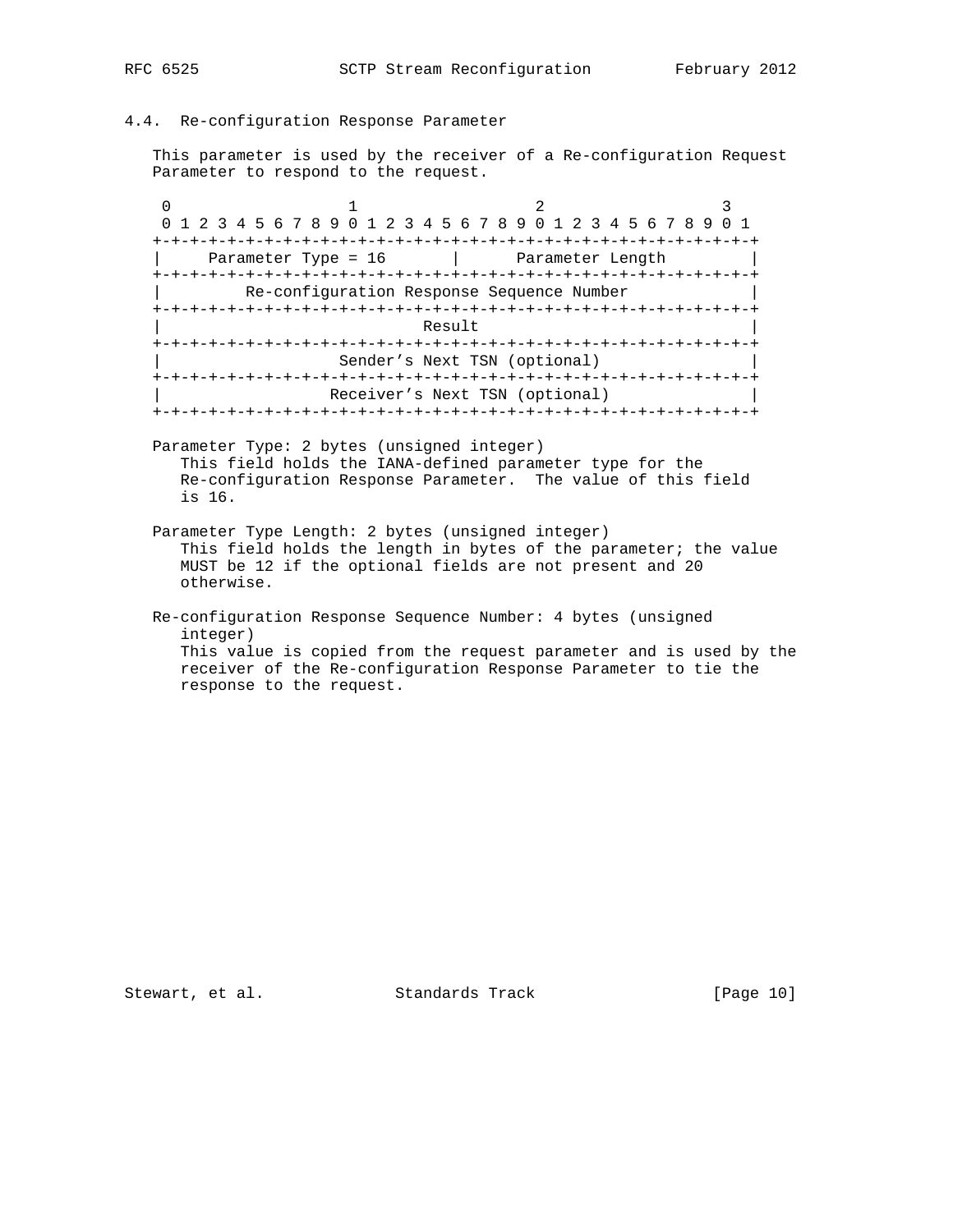Result: 4 bytes (unsigned integer)

 This value describes the result of the processing of the request. It is encoded as indicated in Table 3:

|                  | Result   Description                                                                                                                                |
|------------------|-----------------------------------------------------------------------------------------------------------------------------------------------------|
| 2<br>4<br>5<br>6 | Success - Nothing to do<br>Success - Performed<br>Denied<br>Error - Wrong SSN<br>Error - Request already in progress<br>Error - Bad Sequence Number |

# Table 3

- Sender's Next TSN: 4 bytes (unsigned integer) This field holds the TSN that the sender of the response will use to send the next DATA chunk. The field is only applicable in responses to SSN/TSN reset requests.
- Receiver's Next TSN: 4 bytes (unsigned integer) This field holds the TSN that the receiver of the response must use to send the next DATA chunk. The field is only applicable in responses to SSN/TSN reset requests.

 Either both optional fields (Sender's Next TSN and Receiver's Next TSN) MUST be present, or no field.

 This parameter can appear in a RE-CONFIG chunk. This parameter MUST NOT appear in any other chunk type.

Stewart, et al. Standards Track [Page 11]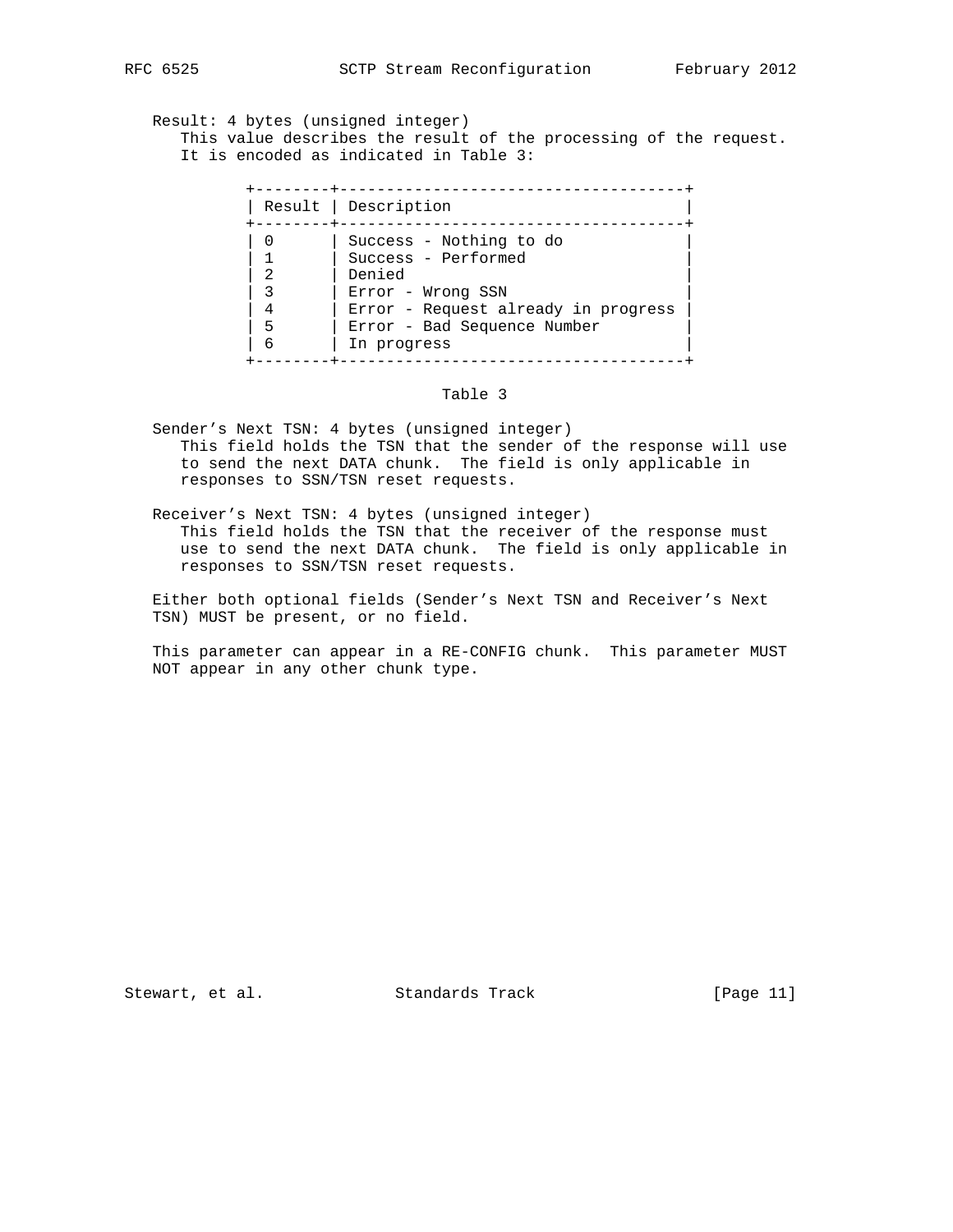### 4.5. Add Outgoing Streams Request Parameter

 This parameter is used by the sender to request that an additional number of outgoing streams (i.e., the receiver's incoming streams) be added to the association.

0  $1$  2 3 0 1 2 3 4 5 6 7 8 9 0 1 2 3 4 5 6 7 8 9 0 1 2 3 4 5 6 7 8 9 0 1 +-+-+-+-+-+-+-+-+-+-+-+-+-+-+-+-+-+-+-+-+-+-+-+-+-+-+-+-+-+-+-+-+  $Parameter Type = 17$  | Parameter Length = 12 | +-+-+-+-+-+-+-+-+-+-+-+-+-+-+-+-+-+-+-+-+-+-+-+-+-+-+-+-+-+-+-+-+ Re-configuration Request Sequence Number +-+-+-+-+-+-+-+-+-+-+-+-+-+-+-+-+-+-+-+-+-+-+-+-+-+-+-+-+-+-+-+-+ Number of new streams | Reserved +-+-+-+-+-+-+-+-+-+-+-+-+-+-+-+-+-+-+-+-+-+-+-+-+-+-+-+-+-+-+-+-+

- Parameter Type: 2 bytes (unsigned integer) This field holds the IANA-defined parameter type for the Add Outgoing Streams Request Parameter. The value of this field is 17.
- Parameter Length: 2 bytes (unsigned integer) This field holds the length in bytes of the parameter; the value MUST be 12.
- Re-configuration Request Sequence Number: 4 bytes (unsigned integer) This field is used to identify the request. It is a monotonically increasing number that is initialized to the same value as the initial TSN. It is increased by 1 whenever sending a new Re configuration Request Parameter.
- Number of new streams: 2 bytes (unsigned integer) This value holds the number of additional outgoing streams that the sender requests be added to the association. Streams are added in order and are consecutive; e.g., if an association has 4 outgoing streams  $(0-3)$  and a request is made to add 3 streams, then the new streams will be 4, 5, and 6.
- Reserved: 2 bytes (unsigned integer) This field is reserved. It SHOULD be set to 0 by the sender and ignored by the receiver.

 This parameter MAY appear in a RE-CONFIG chunk. This parameter MUST NOT appear in any other chunk type.

Stewart, et al. Standards Track [Page 12]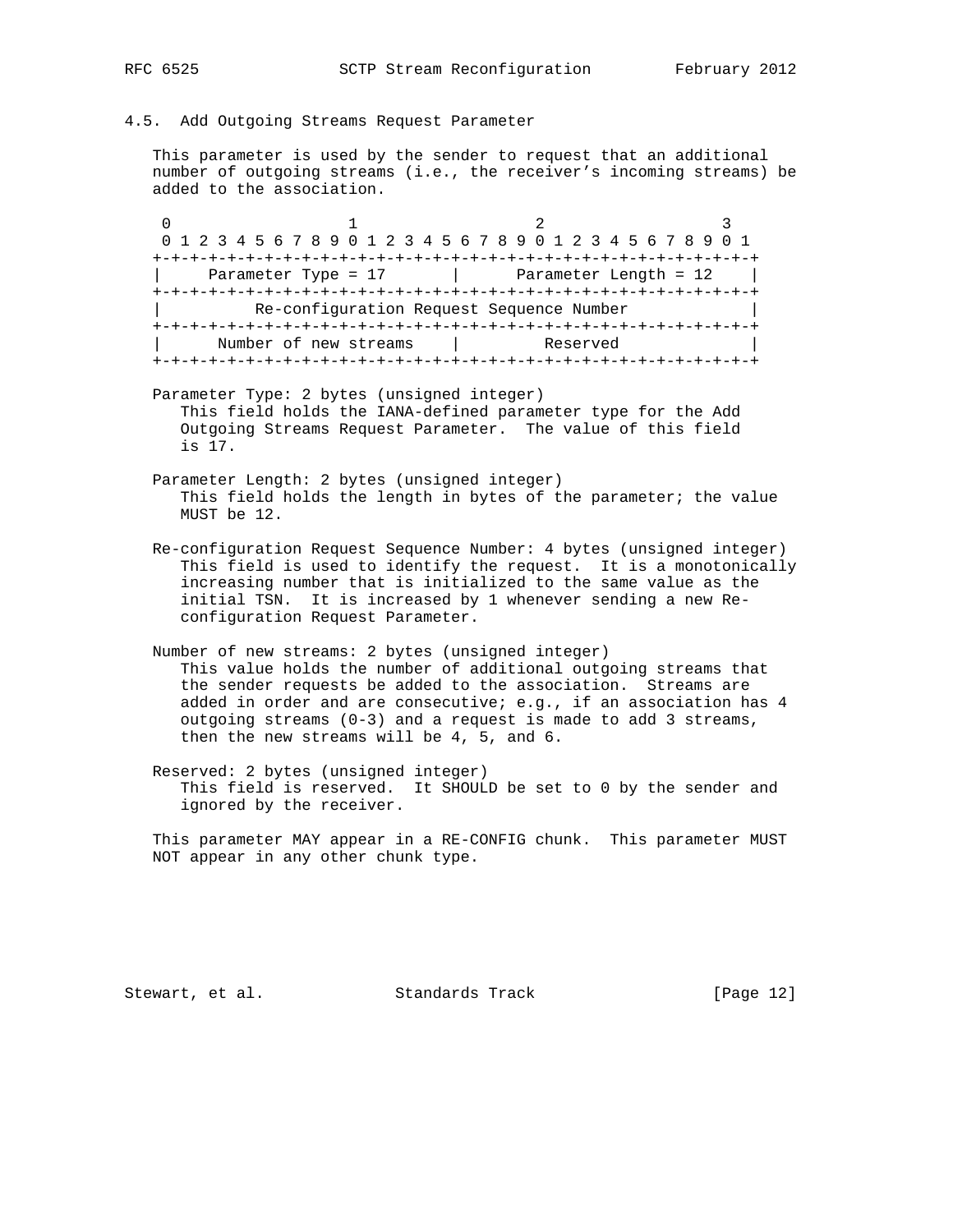## 4.6. Add Incoming Streams Request Parameter

 This parameter is used by the sender to request that the peer add an additional number of outgoing streams (i.e., the sender's incoming streams) to the association.

0  $1$  2 3 0 1 2 3 4 5 6 7 8 9 0 1 2 3 4 5 6 7 8 9 0 1 2 3 4 5 6 7 8 9 0 1 +-+-+-+-+-+-+-+-+-+-+-+-+-+-+-+-+-+-+-+-+-+-+-+-+-+-+-+-+-+-+-+-+ Parameter Type =  $18$  | Parameter Length =  $12$  | +-+-+-+-+-+-+-+-+-+-+-+-+-+-+-+-+-+-+-+-+-+-+-+-+-+-+-+-+-+-+-+-+ Re-configuration Request Sequence Number +-+-+-+-+-+-+-+-+-+-+-+-+-+-+-+-+-+-+-+-+-+-+-+-+-+-+-+-+-+-+-+-+ Number of new streams | Reserved +-+-+-+-+-+-+-+-+-+-+-+-+-+-+-+-+-+-+-+-+-+-+-+-+-+-+-+-+-+-+-+-+

- Parameter Type: 2 bytes (unsigned integer) This field holds the IANA-defined parameter type for the Add Incoming Streams Request Parameter. The value of this field is 18.
- Parameter Length: 2 bytes (unsigned integer) This field holds the length in bytes of the parameter; the value MUST be 12.
- Re-configuration Request Sequence Number: 4 bytes (unsigned integer) This field is used to identify the request. It is a monotonically increasing number that is initialized to the same value as the initial TSN. It is increased by 1 whenever sending a new Re configuration Request Parameter.
- Number of new streams: 2 bytes (unsigned integer) This value holds the number of additional incoming streams that the sender requests be added to the association. Streams are added in order and are consecutive; e.g., if an association has 4 outgoing streams  $(0-3)$  and a request is made to add 3 streams, then the new streams will be 4, 5, and 6.
- Reserved: 2 bytes (unsigned integer) This field is reserved. It SHOULD be set to 0 by the sender and ignored by the receiver.

 This parameter MAY appear in a RE-CONFIG chunk. This parameter MUST NOT appear in any other chunk type.

Stewart, et al. Standards Track [Page 13]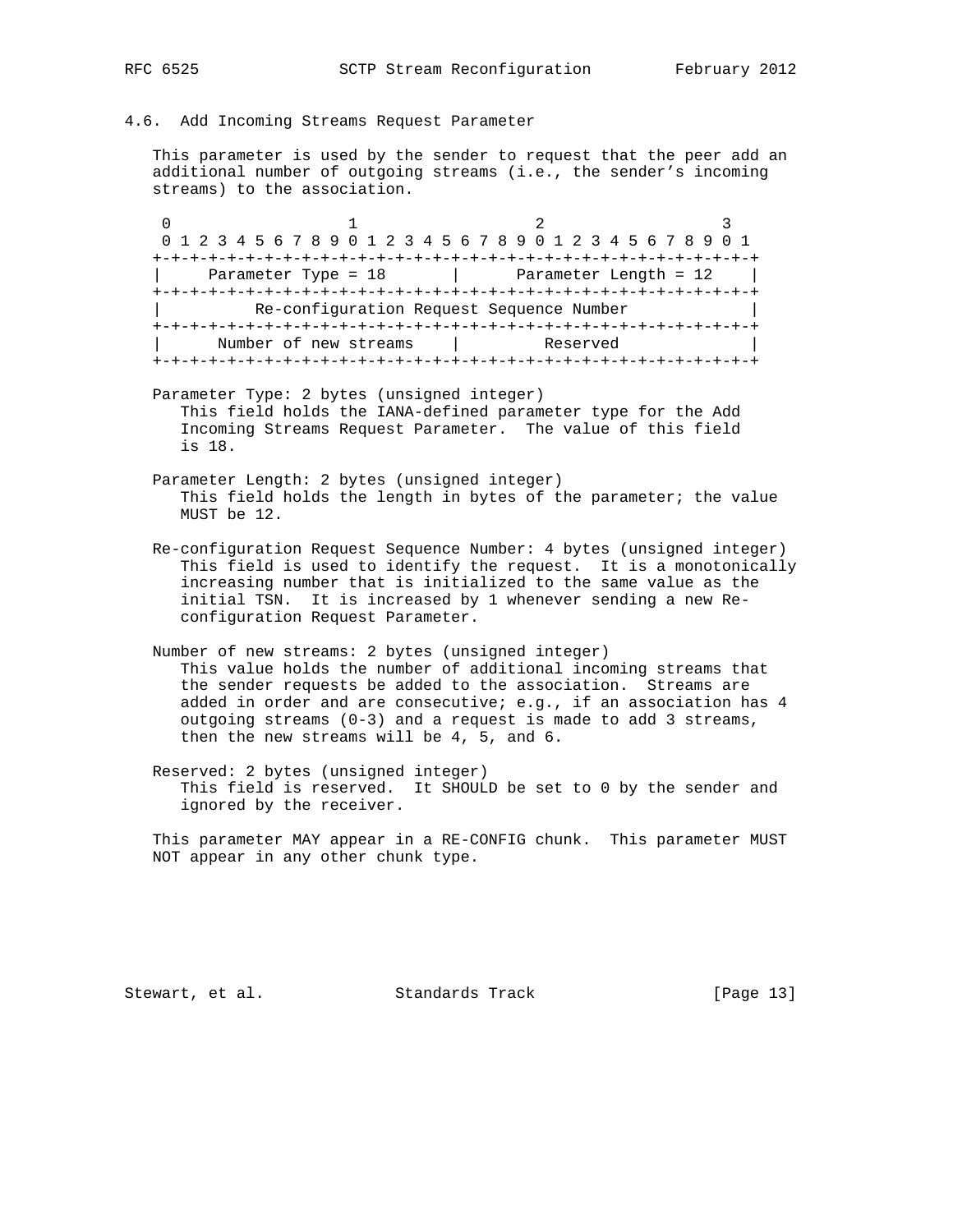5. Procedures

 This section defines the procedures used by both the sender and receiver of a RE-CONFIG chunk. Various examples of re-configuration scenarios are given in Appendix A.

 One important thing to remember about SCTP streams is that they are uni-directional and there is no correspondence between outgoing and incoming streams. The procedures outlined in this section are designed so that the incoming side will always reset its SSN first (before the outgoing side), which means the re-configuration request must always originate from the outgoing side. These two issues have important ramifications upon how an SCTP endpoint might request that its incoming streams be reset. In effect, it must ask the peer to start an outgoing reset procedure and once that request is acknowledged let the peer actually control the reset operation.

5.1. Sender-Side Procedures

 This section describes the procedures related to the sending of RE-CONFIG chunks. A RE-CONFIG chunk is composed of one or two Type- Length-Value (TLV) parameters.

5.1.1. Sender-Side Procedures for the RE-CONFIG Chunk

 The SCTP protocol extension described in this document uses the Supported Extensions Parameter defined in [RFC5061] for negotiating the support.

 An SCTP endpoint supporting this extension MUST include the chunk type of the RE-CONFIG chunk in the Supported Extensions Parameter in either the INIT or INIT-ACK. Before sending a RE-CONFIG chunk, the sender MUST ensure that the peer advertised support for the re-configuration extension. If the chunk type of the RE-CONFIG chunk does not appear in the supported extension's list of chunks, then the sender MUST NOT send any re-configuration request to the peer, and any request by the application for such service SHOULD be responded to with an appropriate error indicating that the peer SCTP stack does not support the re-configuration extension.

 At any given time, there MUST NOT be more than one request in flight. So, if the Re-configuration Timer is running and the RE-CONFIG chunk contains at least one request parameter, the chunk MUST be buffered.

 After packaging the RE-CONFIG chunk and sending it to the peer, the sender MUST start the Re-configuration Timer if the RE-CONFIG chunk contains at least one request parameter. If it contains no request parameters, the Re-configuration Timer MUST NOT be started. This

Stewart, et al. Standards Track [Page 14]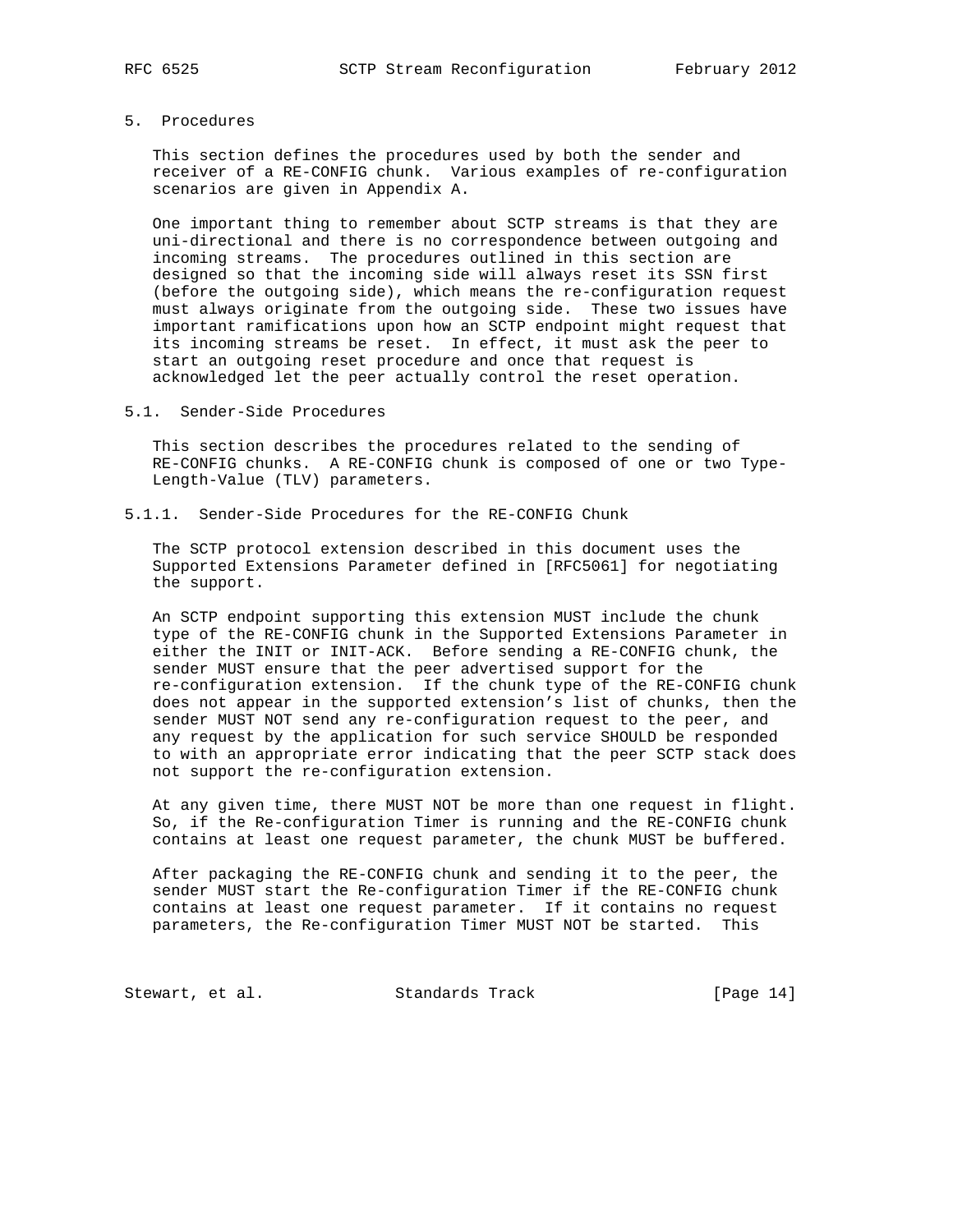timer MUST use the same value as SCTP's data transmission timer (i.e., the retransmission timeout (RTO) timer) and MUST use exponential backoff, doubling the value at every expiration. If the timer expires, besides doubling the value, the sender MUST retransmit the RE-CONFIG chunk, increment the appropriate error counts (for both the association and the destination), and perform threshold management, possibly destroying the association if SCTP retransmission thresholds are exceeded.

5.1.2. Sender-Side Procedures for the Outgoing SSN Reset Request Parameter

 When an SCTP sender wants to reset the SSNs of some or all outgoing streams, it can send an Outgoing SSN Reset Request Parameter, provided that the Re-configuration Timer is not running. The following steps must be followed:

- A1: The sender MUST stop assigning new SSNs to new user data provided by the upper layer for the affected streams and queue it. This is because it is not known whether the receiver of the request will accept or deny it; moreover, a lost request might cause an out-of-sequence error in a stream that the receiver is not yet prepared to handle.
- A2: The sender MUST assign the next re-configuration request sequence number and MUST put it into the Re-configuration Request Sequence Number field of the Outgoing SSN Reset Request Parameter. The next re-configuration request sequence number MUST then be incremented by 1.
- A3: The Sender's Last Assigned TSN MUST be set to the next TSN the sender assigns minus 1.
- A4: If this Outgoing SSN Reset Request Parameter is sent in response to an Incoming SSN Reset Request Parameter, the stream numbers MUST be copied from the Incoming SSN Reset Request Parameter to the Outgoing SSN Reset Request Parameter. The Re-configuration Response Sequence Number of the Outgoing SSN Reset Request Parameter MUST be the Re-configuration Request Sequence Number of the Incoming SSN Reset Request Parameter. If this Outgoing SSN Reset Request Parameter is sent at the request of the upper layer and the sender requests that all outgoing streams be reset, stream numbers SHOULD NOT be put into the Outgoing SSN Reset Request Parameter. If the sender requests that only some outgoing streams be reset, these stream numbers MUST be placed in the Outgoing SSN Reset Request Parameter. The Re-configuration Response Sequence Number is the next expected Re-configuration Request Sequence Number of the peer minus 1.

Stewart, et al. Standards Track [Page 15]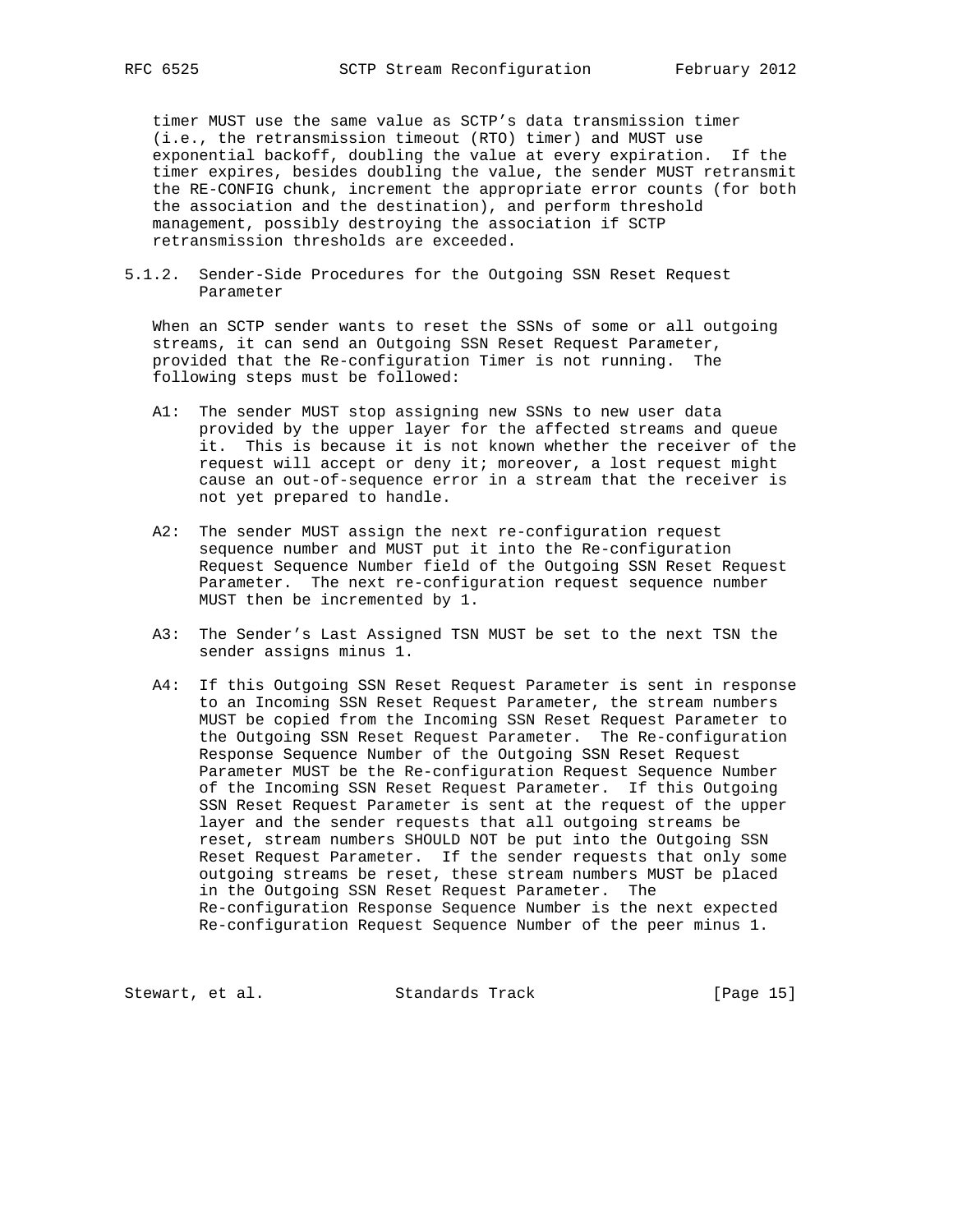- A5: The Outgoing SSN Reset Request Parameter MUST be put into a RE-CONFIG Chunk. The Outgoing SSN Reset Request Parameter MAY be put together with either an Incoming SSN Reset Request Parameter or a Re-configuration Response Parameter, but not with both. It MUST NOT be put together with any other parameter, as described in Section 3.1.
- A6: The RE-CONFIG chunk MUST be sent following the rules given in Section 5.1.1.
- 5.1.3. Sender-Side Procedures for the Incoming SSN Reset Request Parameter

 When an SCTP sender wants to reset the SSNs of some or all incoming streams, it can send an Incoming SSN Reset Request Parameter, provided that the Re-configuration Timer is not running. The following steps must be followed:

- B1: The sender MUST assign the next re-configuration request sequence number and MUST put it into the Re-configuration Request Sequence Number field of the Incoming SSN Reset Request Parameter. After assigning it, the next re-configuration request sequence number MUST be incremented by 1.
- B2: If the sender wants all incoming streams to be reset, stream numbers SHOULD NOT be put into the Incoming SSN Reset Request Parameter. If the sender wants only some incoming streams to be reset, these stream numbers MUST be filled in the Incoming SSN Reset Request Parameter.
- B3: The Incoming SSN Reset Request Parameter MUST be put into a RE-CONFIG Chunk. It MAY be put together with an Outgoing SSN Reset Request Parameter but MUST NOT be put together with any other parameter.
- B4: The RE-CONFIG chunk MUST be sent following the rules given in Section 5.1.1.

 When sending an Incoming SSN Reset Request, there is a potential that the peer has just reset or is in the process of resetting the same streams via an Outgoing SSN Reset Request. This collision scenario is discussed in Section 5.2.3.

Stewart, et al. Standards Track [Page 16]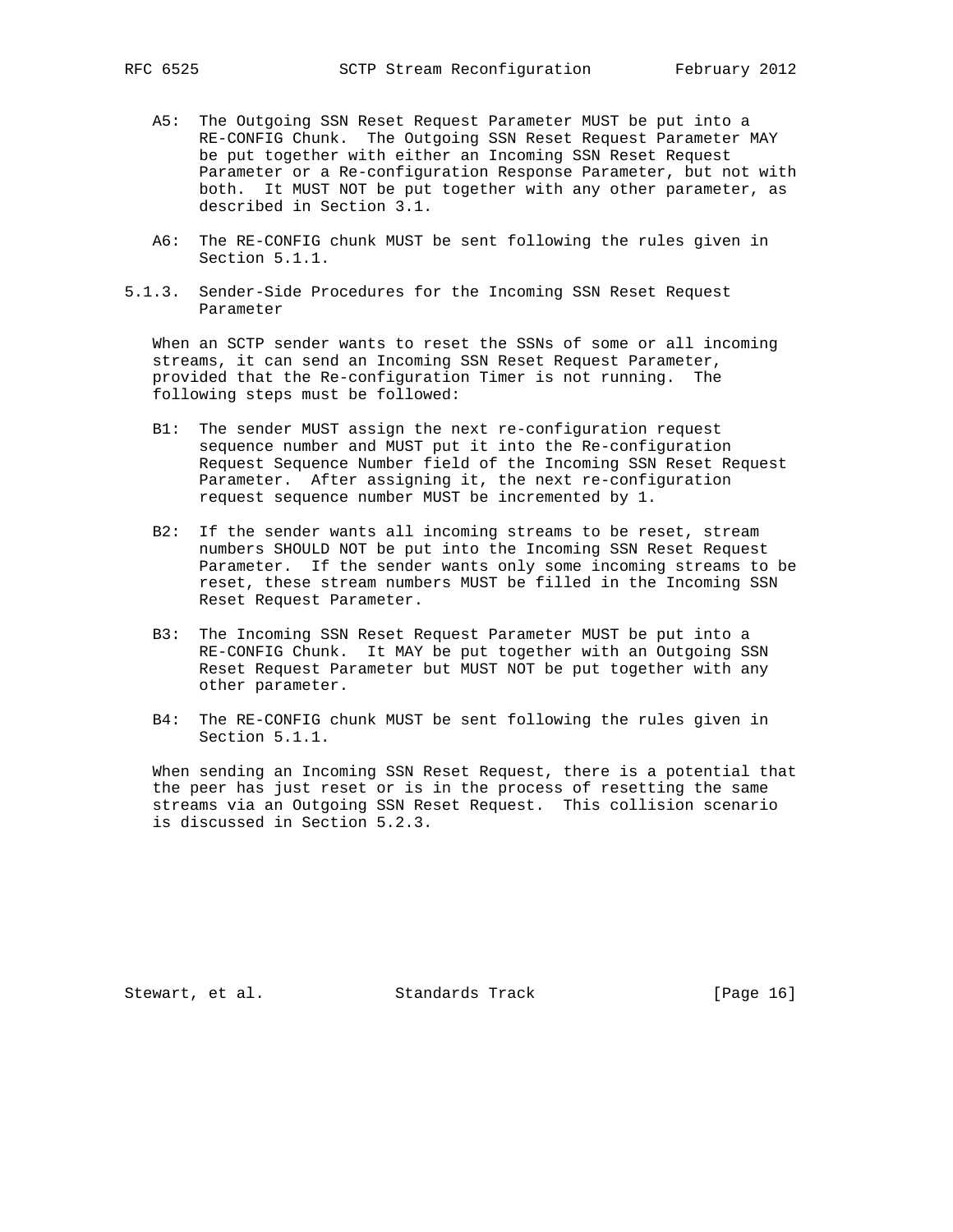- 
- 5.1.4. Sender-Side Procedures for the SSN/TSN Reset Request Parameter

 When an SCTP sender wants to reset the SSNs and TSNs, it can send an SSN/TSN Reset Request Parameter, provided that the Re-configuration Timer is not running. The following steps must be followed:

- C1: The sender MUST assign the next re-configuration request sequence number and put it into the Re-configuration Request Sequence Number field of the SSN/TSN Reset Request Parameter. After assigning it, the next re-configuration request sequence number MUST be incremented by 1.
- C2: The sender has either no outstanding TSNs or considers all outstanding TSNs abandoned. The sender MUST queue any user data, suspending any new transmissions and TSN assignment until the reset procedure is finished by the peer either acknowledging or denying the request.
- C3: The SSN/TSN Reset Request Parameter MUST be put into a RE-CONFIG chunk. There MUST NOT be any other parameter in this chunk.
- C4: The RE-CONFIG chunk MUST be sent following the rules given in Section 5.1.1.

 Only one SSN/TSN Reset Request SHOULD be sent within 30 seconds, which is considered a maximum segment lifetime (the IP MSL).

5.1.5. Sender-Side Procedures for the Add Outgoing Streams Request Parameter

 When an SCTP sender wants to increase the number of outbound streams to which it is able to send, it may add an Add Outgoing Streams Request Parameter to the RE-CONFIG chunk. Upon sending the request, the sender MUST await a positive acknowledgment (Success) before using any additional stream added by this request. Note that new streams are added adjacent to the previous streams with no gaps. This means that if a request is made to add 2 streams to an association that already has  $5(0-4)$ , then the new streams, upon successful completion, are streams 5 and 6. A new stream MUST use SSN 0 for its first ordered message.

5.1.6. Sender-Side Procedures for the Add Incoming Streams Request Parameter

 When an SCTP sender wants to increase the number of inbound streams to which the peer is able to send, it may add an Add Incoming Streams Request Parameter to the RE-CONFIG chunk. Note that new streams are added adjacent to the previous streams with no gaps. This means that

Stewart, et al. Standards Track [Page 17]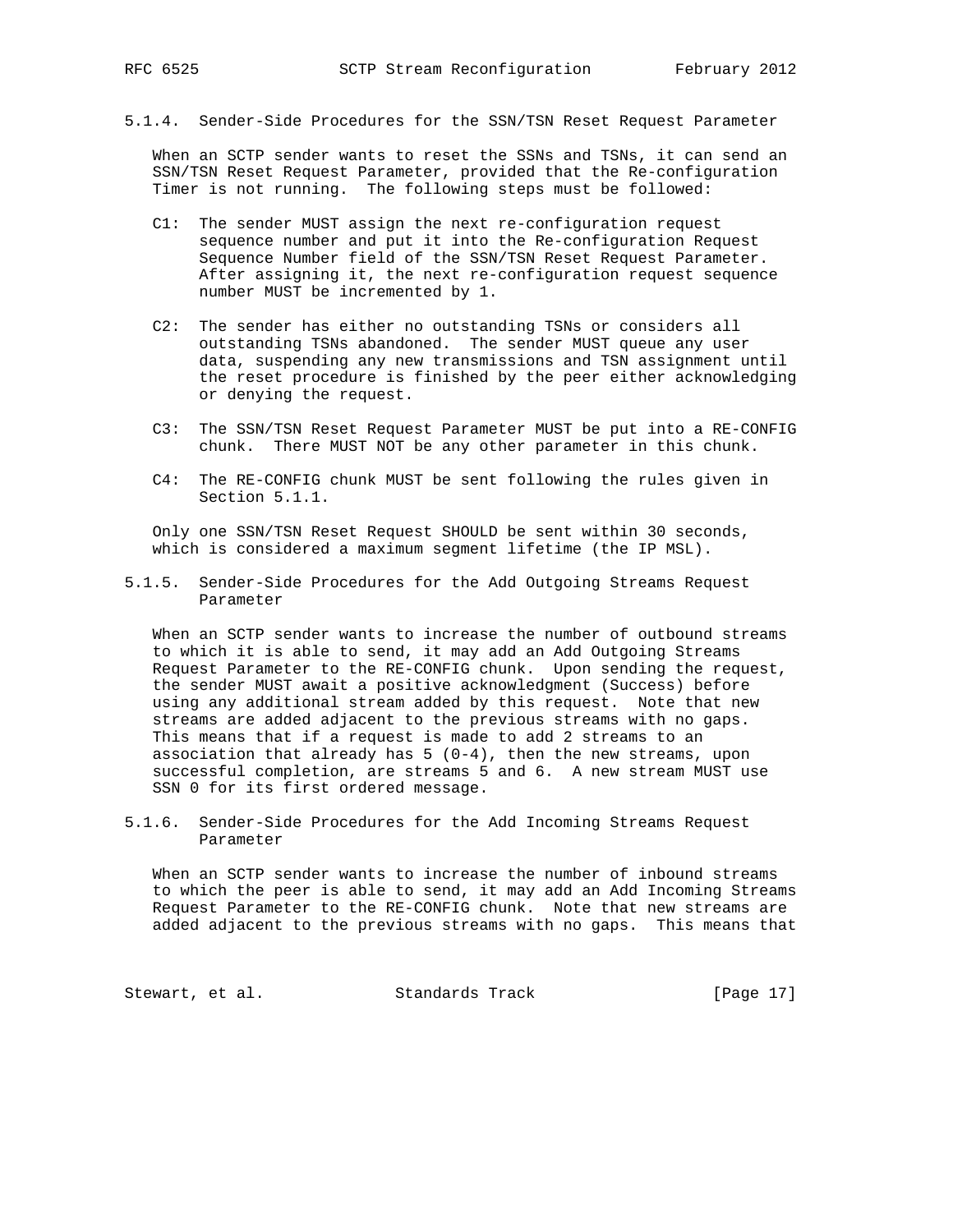if a request is made to add 2 streams to an association that already has  $5 (0-4)$ , then the new streams, upon successful completion, are streams 5 and 6. A new stream MUST use SSN 0 for its first ordered message.

5.1.7. Sender-Side Procedures for the Re-configuration Response Parameter

 When an implementation receives a reset request parameter, it must respond with a Re-configuration Response Parameter in the following manner:

- D1: The Re-configuration Request Sequence number of the incoming request MUST be copied to the Re-configuration Response Sequence Number field of the Re-configuration Response Parameter.
- D2: The result of the processing of the incoming request according to Table 3 MUST be placed in the Result field of the Re-configuration Response Parameter.
- D3: If the incoming request is an SSN/TSN reset request, the Sender's Next TSN field MUST be filled with the next TSN the sender of this Re-configuration Response Parameter will assign. For other requests, the Sender's Next TSN field, which is optional, MUST NOT be used.
- D4: If the incoming request is an SSN/TSN reset request, the Receiver's Next TSN field MUST be filled with a TSN such that the sender of the Re-configuration Response Parameter can be sure it can discard received DATA chunks with smaller TSNs. The value SHOULD be the smallest TSN not acknowledged by the receiver of the request plus 2^31. For other requests, the Receiver's Next TSN field, which is optional, MUST NOT be used.
- 5.2. Receiver-Side Procedures
- 5.2.1. Receiver-Side Procedures for the RE-CONFIG Chunk

 Upon reception of a RE-CONFIG chunk, each parameter within it SHOULD be processed. If multiple parameters have to be returned, they MUST be put into one RE\_CONFIG chunk. If the received RE-CONFIG chunk contains at least one request parameter, a selective acknowledgment (SACK) chunk SHOULD be sent back and MAY be bundled with the RE-CONFIG chunk. If the received RE-CONFIG chunk contains at least one request and based on the analysis of the Re-configuration Request Sequence Numbers this is the last received RE-CONFIG chunk (i.e., a retransmission), the same RE-CONFIG chunk MUST to be sent back in response, as it was earlier.

Stewart, et al. Standards Track [Page 18]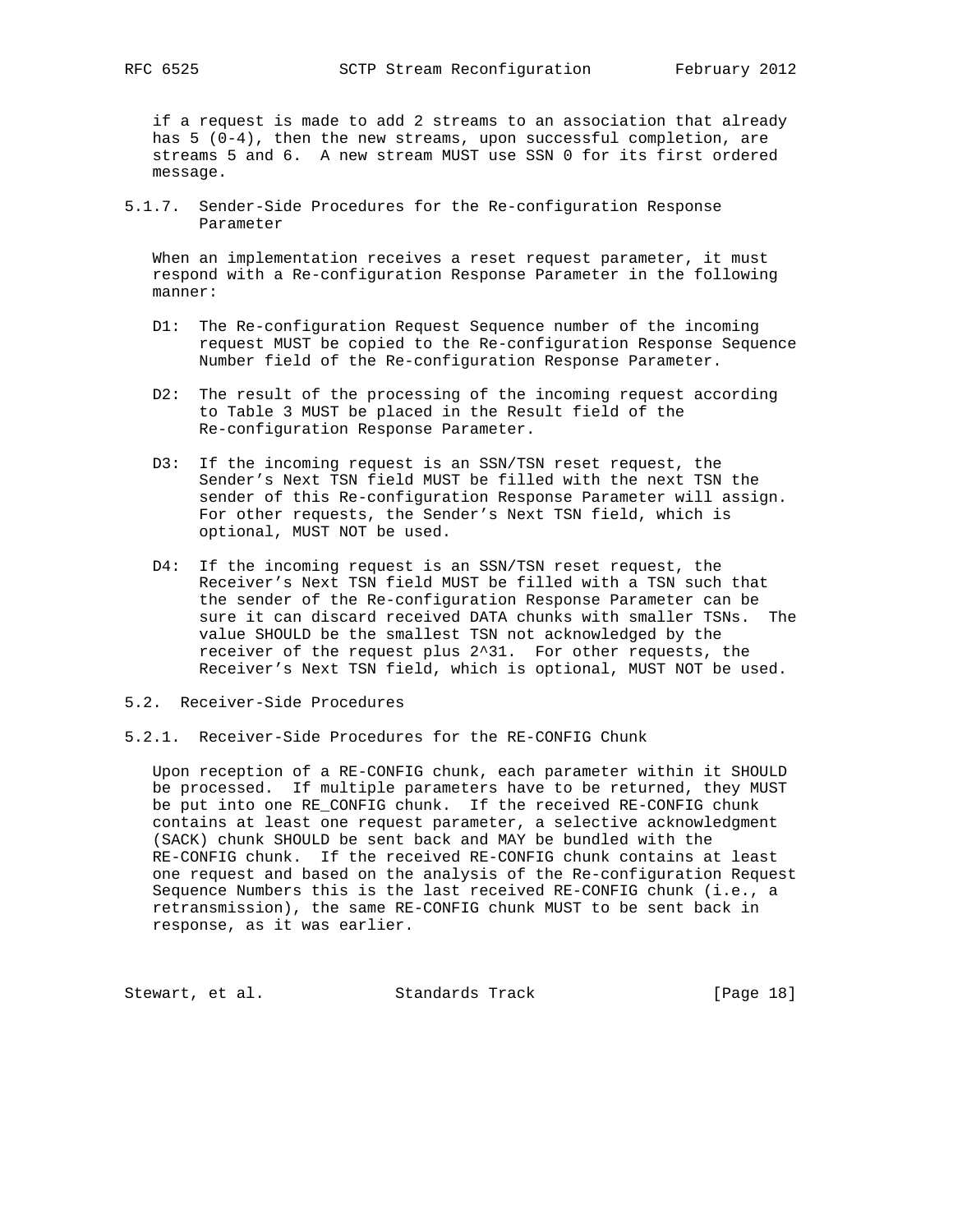The decision to deny a re-configuration request is an administrative decision and may be user configurable even after the association has formed. If for whatever reason the endpoint does not wish to process a received request parameter, it MUST send a corresponding response parameter as described in Section 5.1.7, with an appropriate Result field.

 Implementation Note: It is recommended that a SACK be bundled with any re-configuration response so that any retransmission processing that needs to occur can be expedited. A SACK chunk is not required for this feature to work, but it will in effect help minimize the delay in completing a re-configuration operation in the face of any data loss.

5.2.2. Receiver-Side Procedures for the Outgoing SSN Reset Request Parameter

 In the case that the endpoint is willing to perform a stream reset, the following steps must be followed:

- E1: If the Re-configuration Timer is running for the Re-configuration Request Sequence Number indicated in the Re-configuration Response Sequence Number field, the Re-configuration Request Sequence Number MUST be marked as acknowledged. If all Re-configuration Request Sequence Numbers for which the Re-configuration Timer is running are acknowledged, the Re-configuration Timer MUST be stopped.
- E2: If the Sender's Last Assigned TSN is greater than the cumulative acknowledgment point, then the endpoint MUST enter "deferred reset processing". In this mode, any data arriving with a TSN larger than the Sender's Last Assigned TSN for the affected stream(s) MUST be queued locally and held until the cumulative acknowledgment point reaches the Sender's Last Assigned TSN. When the cumulative acknowledgment point reaches the last assigned TSN, then proceed to the next step. If the endpoint enters "deferred reset processing", it MUST put a Re configuration Response Parameter into a RE-CONFIG chunk indicating "In progress" and MUST send the RE-CONFIG chunk.
- E3: If no stream numbers are listed in the parameter, then all incoming streams MUST be reset to 0 as the next expected SSN. If specific stream numbers are listed, then only these specific streams MUST be reset to 0, and all other non-listed SSNs remain unchanged.
- E4: Any queued TSNs (queued at step E2) MUST now be released and processed normally.

Stewart, et al. Standards Track [Page 19]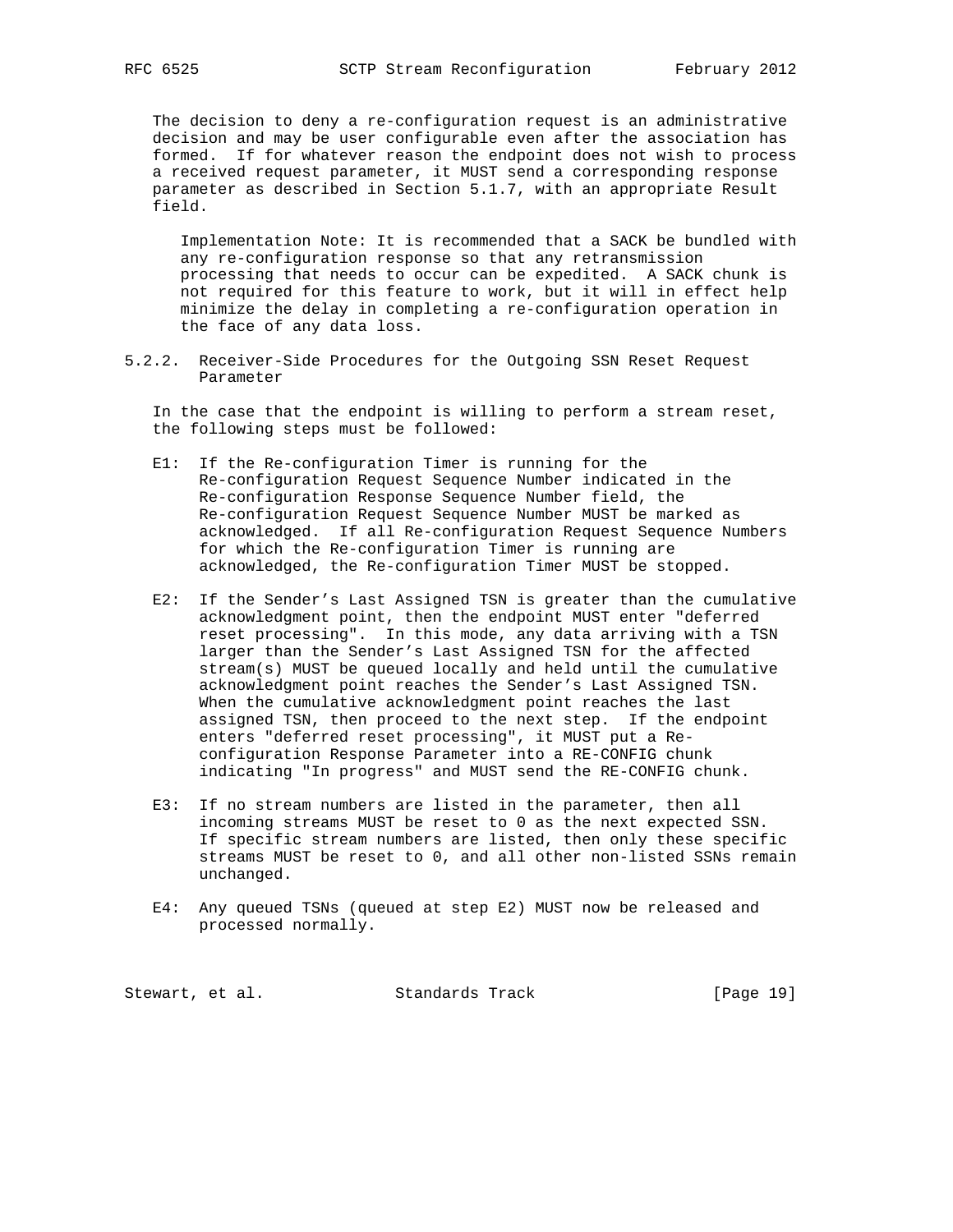- E5: A Re-configuration Response Parameter MUST be put into a RE-CONFIG chunk indicating successful processing.
- E6: The RE-CONFIG chunk MUST be sent after the incoming RE-CONFIG chunk is processed completely.
- 5.2.3. Receiver-Side Procedures for the Incoming SSN Reset Request Parameter

 In the case that the endpoint is willing to perform a stream reset, the following steps must be followed:

- F1: An Outgoing SSN Reset Request Parameter MUST be put into a RE-CONFIG chunk according to Section 5.1.2.
- F2: The RE-CONFIG chunk MUST be sent after the incoming RE-CONFIG chunk is processed completely.

 When a peer endpoint requests an Incoming SSN Reset Request, it is possible that the local endpoint has just sent an Outgoing SSN Reset Request on the same association and has not yet received a response. In such a case, the local endpoint MUST do the following:

- o If the Outgoing SSN Reset Request Parameter that was just sent completely overlaps the received Incoming SSN Reset Request Parameter, respond to the peer with an acknowledgment indicating that there was "Nothing to do".
- o Otherwise, process the Incoming SSN Reset Request Parameter normally, responding to the peer with an acknowledgment. Note that this case includes the situation where some of the streams requested overlap with the Outgoing SSN Reset Request that was just sent. Even in such a situation, the Incoming SSN Reset MUST be processed normally, even though this means that (if the endpoint elects to do the stream reset) streams that are already at SSN 0 will be reset a subsequent time.

 It is also possible that the Incoming request will arrive after the Outgoing SSN Reset Request just completed. In such a case, all of the streams being requested will be already set to 0. If so, the local endpoint SHOULD send back a Re-configuration Response with the success code "Nothing to do".

 Note that in either race condition, the local endpoint could optionally also perform the reset. This would result in streams that are already at sequence 0 being reset again to 0, which would cause no harm to the application but will add an extra message to the network.

Stewart, et al. Standards Track [Page 20]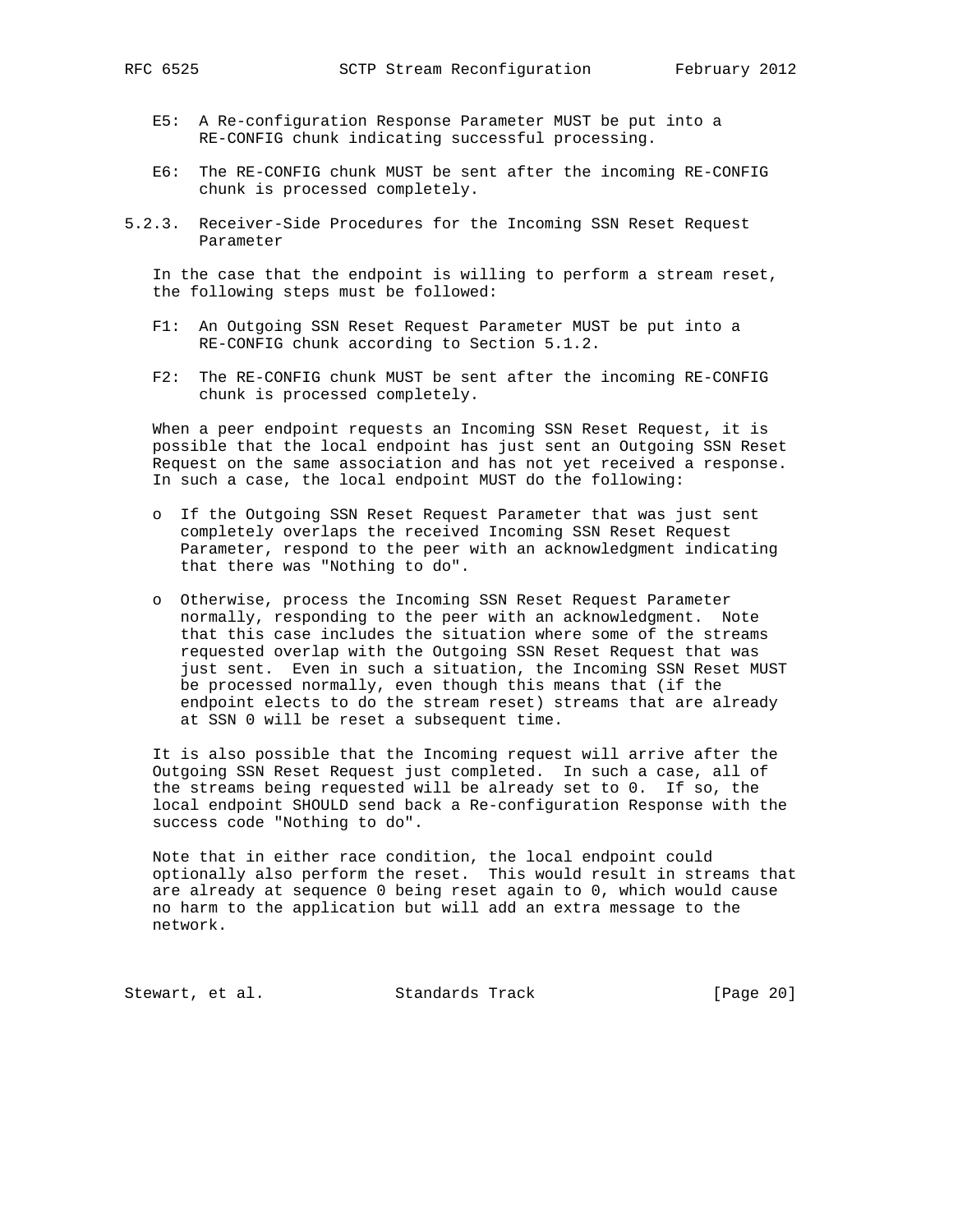5.2.4. Receiver-Side Procedures for the SSN/TSN Reset Request Parameter

 In the case that the endpoint is willing to perform an SSN/TSN reset, the following steps must be followed:

- G1: Compute an appropriate value for the Receiver's Next TSN -- the TSN that the peer should use to send the next DATA chunk. The value SHOULD be the smallest TSN not acknowledged by the receiver of the request plus 2^31.
- G2: Compute an appropriate value for the local endpoint's next TSN, i.e., the next TSN assigned by the receiver of the SSN/TSN reset chunk. The value SHOULD be the highest TSN sent by the receiver of the request plus 1.
- G3: The same processing as though a SACK chunk with no gap report and a cumulative TSN ACK of the Sender's Next TSN minus 1 were received MUST be performed.
- G4: The same processing as though a FWD-TSN chunk (as defined in [RFC3758]) with all streams affected and a new cumulative TSN ACK of the Receiver's Next TSN minus 1 were received MUST be performed.
- G5: The next expected and outgoing SSNs MUST be reset to 0 for all incoming and outgoing streams.
- G6: A Re-configuration Response Parameter MUST be put into a RE-CONFIG chunk indicating successful processing.
- G7: The RE-CONFIG chunk MUST be sent after the incoming RE-CONFIG chunk is processed completely.
- 5.2.5. Receiver-Side Procedures for the Add Outgoing Streams Request Parameter

 When an SCTP endpoint receives a re-configuration request adding additional streams, it MUST send a response parameter either acknowledging or denying the request. If the response is successful, the receiver MUST add the requested number of inbound streams to the association, initializing the next expected SSN to 0. The SCTP endpoint SHOULD deny the request if the number of streams exceeds a limit that should be configurable by the application.

Stewart, et al. Standards Track [Page 21]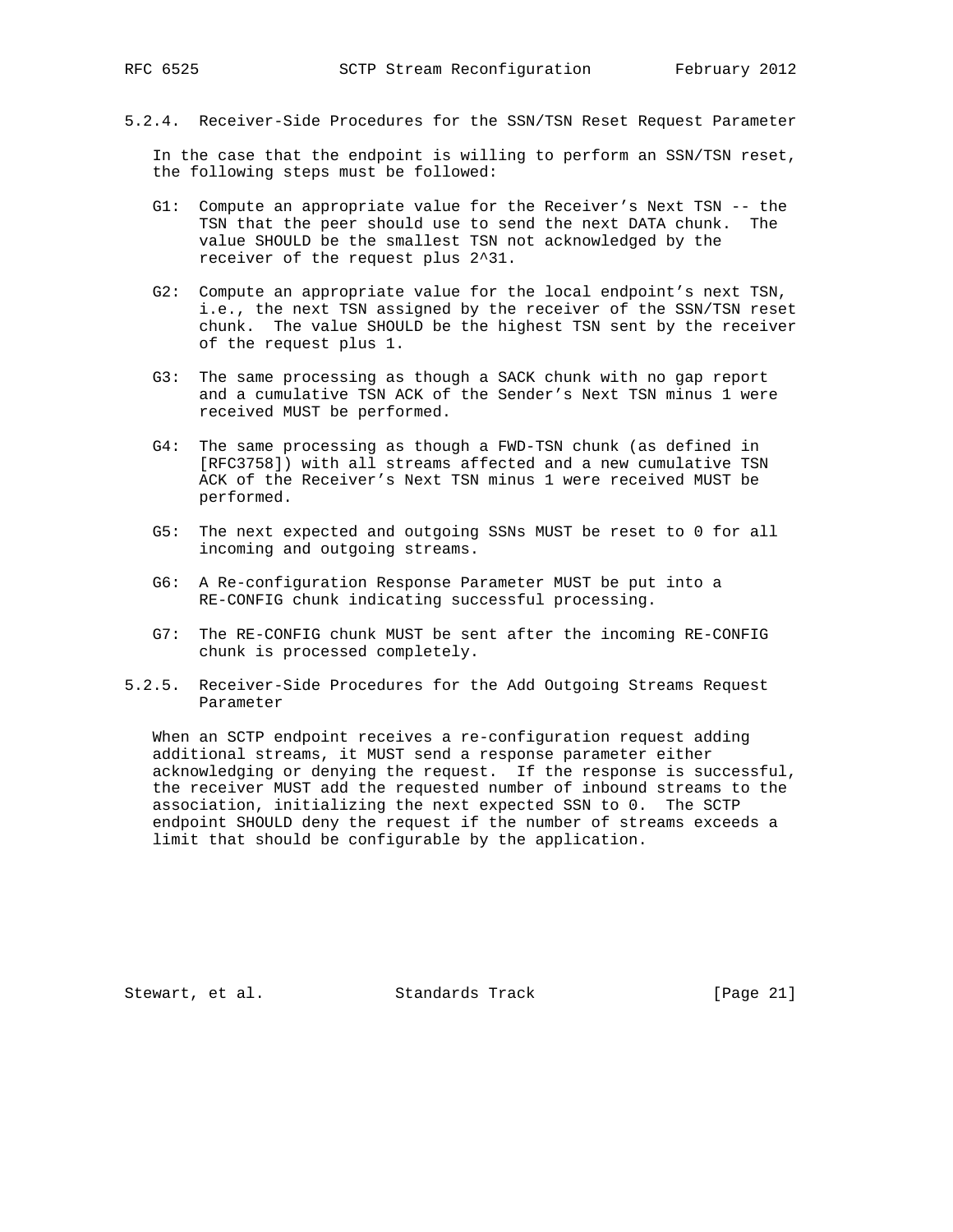5.2.6. Receiver-Side Procedures for the Add Incoming Streams Request Parameter

 When an SCTP endpoint receives a re-configuration request adding additional incoming streams, it MUST either send a response parameter denying the request or send a corresponding Add Outgoing Streams Request Parameter, following the rules given in Section 5.1.5. The SCTP endpoint SHOULD deny the request if the number of streams exceeds a limit that should be configurable by the application.

5.2.7. Receiver-Side Procedures for the Re-configuration Response Parameter

 On receipt of a Re-configuration Response Parameter, the following must be performed:

- H1: If the Re-configuration Timer is running for the Re configuration Request Sequence Number indicated in the Re configuration Response Sequence Number field, the Re-configuration Request Sequence Number MUST be marked as acknowledged. If all Re-configuration Request Sequence Numbers for which the Re-configuration Timer is running are acknowledged, the Re-configuration Timer MUST be stopped. If the timer was not running for the Re-configuration Request Sequence Number, the processing of the Re-configuration Response Parameter is complete.
- H2: If the Result field indicates "In progress", the timer for the Re-configuration Request Sequence Number is started again. If the timer runs out, the RE-CONFIG chunk MUST be retransmitted but the corresponding error counters MUST NOT be incremented.
- H3: If the Result field does not indicate successful processing, the processing of this response is complete.
- H4: If the request was an Outgoing SSN Reset Request, the affected streams MUST now be reset and all queued data should now be processed. The assigning of SSNs is allowed again.
- H5: If the request was an SSN/TSN Reset Request, new data MUST be sent from the Receiver's Next TSN, beginning with SSN 0 for all outgoing streams. All incoming streams MUST be reset to 0 as the next expected SSN. The peer will send DATA chunks starting with the Sender's Next TSN.

Stewart, et al. Standards Track [Page 22]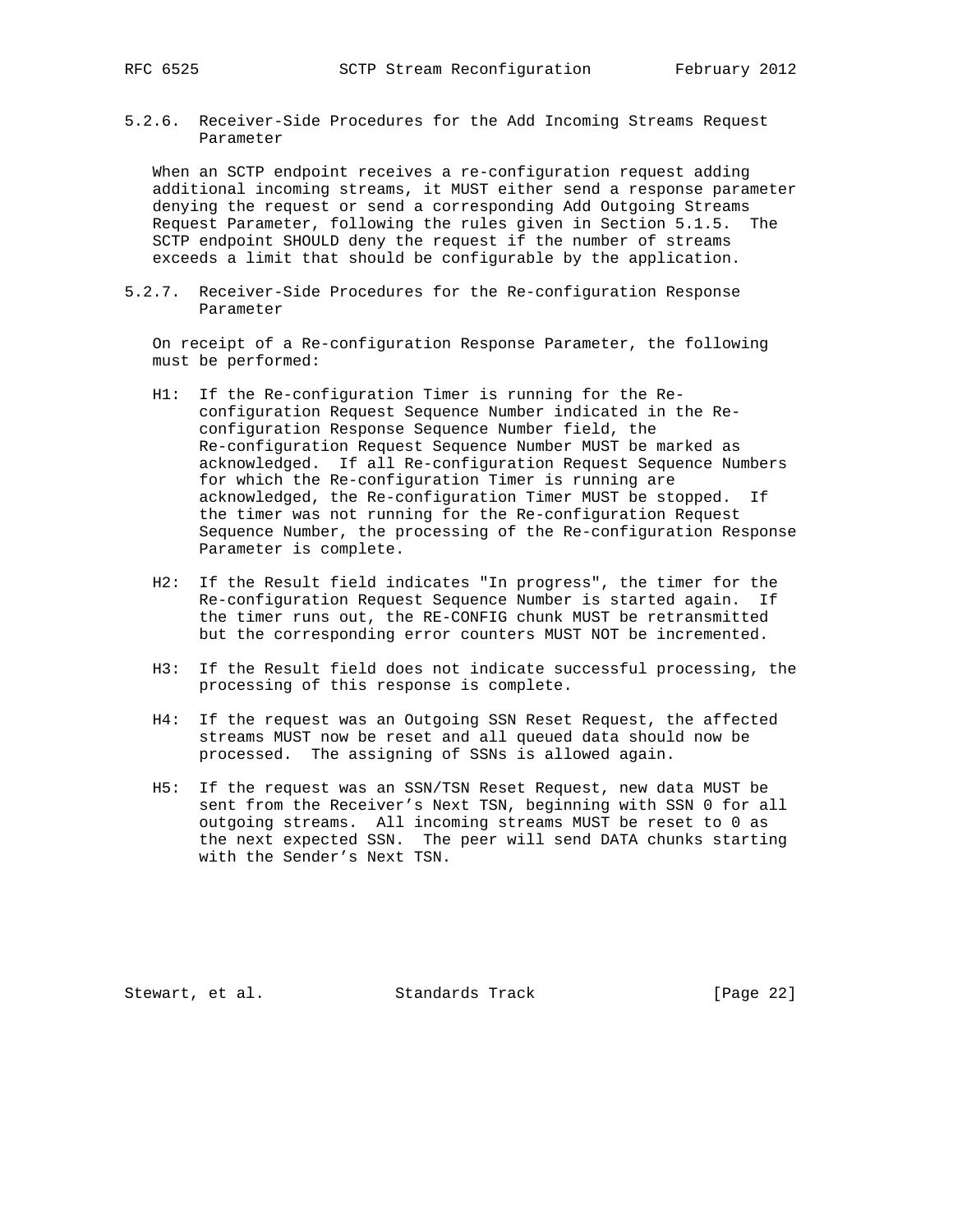- H6: If the request was to add outgoing streams, the endpoint MUST add the additional streams to the association. Note that an implementation may allocate the memory at the time of the request, but it MUST NOT use the streams until the peer has responded with a positive acknowledgment.
- 6. Sockets API Considerations

 This section describes how the sockets API defined in [RFC6458] needs to be extended to make the features of SCTP re-configuration available to the application.

Please note that this section is informational only.

6.1. Events

 When the SCTP\_ASSOC\_CHANGE notification is delivered and both peers support the extension described in this document, SCTP\_ASSOC\_SUPPORTS\_RE\_CONFIG should be listed in the sac\_info field.

```
The union sctp_notification \{\} is extended to contain three new
 fields: sn_strreset_event, sn_assocreset_event, and
 sn_strchange_event:
```

```
 union sctp_notification {
     struct sctp_tlv {
       uint16_t sn_type; /* Notification type. */
       uint16_t sn_flags;
      uint32_t sn_length;
     } sn_header;
     ...
     struct sctp_stream_reset_event sn_strreset_event;
     struct sctp_assoc_reset_event sn_assocreset_event;
    struct sctp stream change event sn_strchange_event;
 ...
   }
```
The corresponding sn\_type values are given in Table 4.

 +--------------------------+----------------------------------------+ | sn\_type | valid field in union sctp\_notification | +--------------------------+----------------------------------------+ | SCTP\_STREAM\_RESET\_EVENT | sn\_strreset\_event | | SCTP\_ASSOC\_RESET\_EVENT | sn\_assocreset\_event | | SCTP\_STREAM\_CHANGE\_EVENT | sn\_strchange\_event | +--------------------------+----------------------------------------+

Table 4

Stewart, et al. Standards Track [Page 23]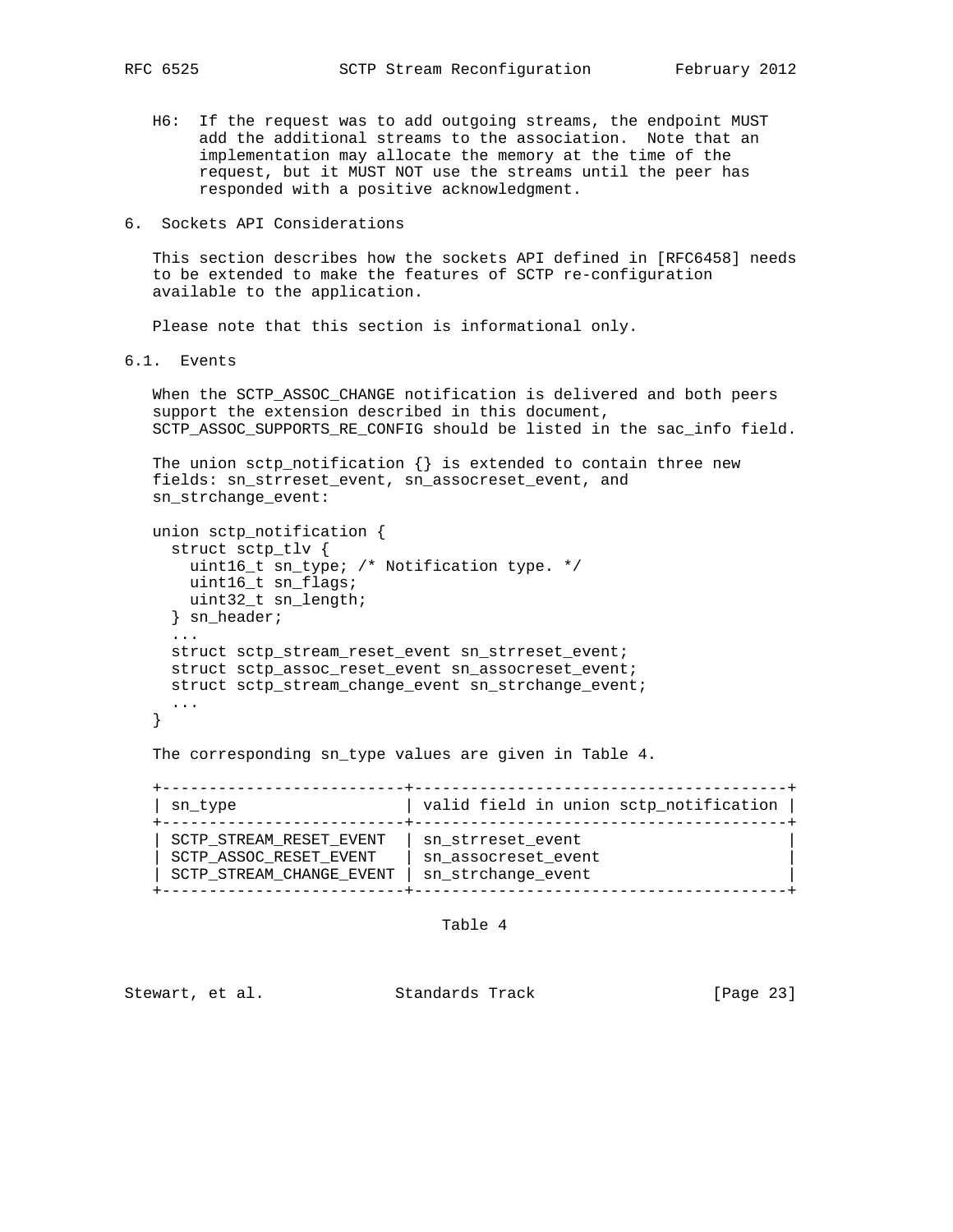These events are delivered when an incoming request was processed successfully or the processing of an outgoing request has been finished.

6.1.1. Stream Reset Event

The event delivered has the following structure:

```
 struct sctp_stream_reset_event {
  uint16_t strreset_type;
  uint16_t strreset_flags;
  uint32_t strreset_length;
  sctp_assoc_t strreset_assoc_id;
  uint16_t strreset_stream_list[];
 };
```
strreset\_type: This field should be SCTP\_STREAM\_RESET\_EVENT.

- strreset\_flags: This field is formed from the bitwise OR of one or more of the following currently defined flags:
	- SCTP\_STREAM\_RESET\_INCOMING\_SSN: The stream identifiers given in strreset\_stream\_list[] refer to incoming streams of the endpoint.
	- SCTP\_STREAM\_RESET\_OUTGOING\_SSN: The stream identifiers given in strreset\_stream\_list[] refer to outgoing streams of the endpoint.
	- SCTP\_STREAM\_RESET\_DENIED: The corresponding request was denied by the peer.
	- SCTP\_STREAM\_RESET\_FAILED: The corresponding request failed.

 At least one of SCTP\_STREAM\_RESET\_INCOMING\_SSN and SCTP\_STREAM\_RESET\_OUTGOING\_SSN is set. SCTP\_STREAM\_RESET\_DENIED and SCTP\_STREAM\_RESET\_FAILED are mutually exclusive. If the request was successful, none of these are set.

- strreset\_length: This field is the total length in bytes of the delivered event, including the header.
- strreset\_assoc\_id: This association id field holds the identifier for the association. All notifications for a given association have the same association identifier. For one-to-one style sockets, this field is ignored.

Stewart, et al. Standards Track [Page 24]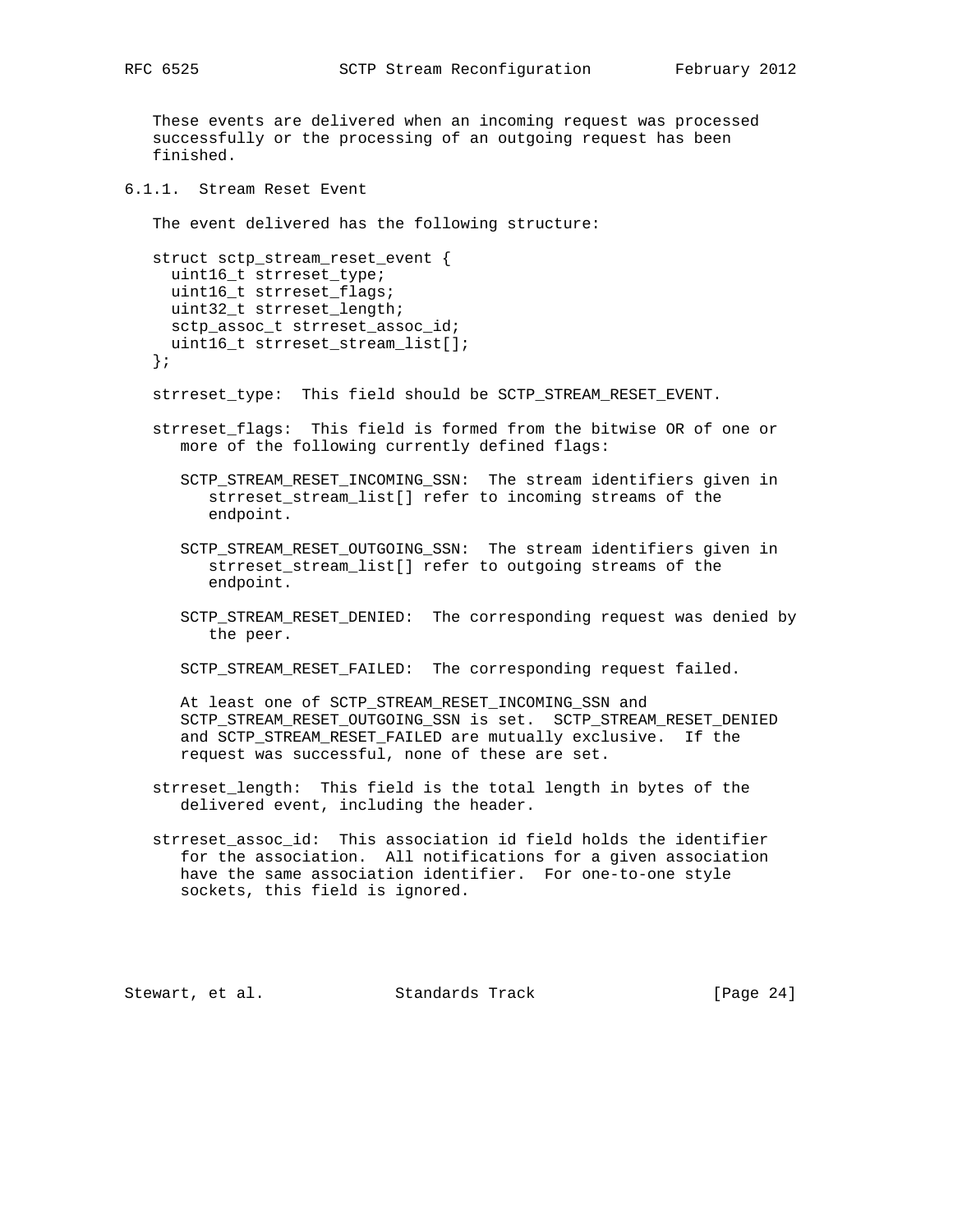strreset\_stream\_list: This is the list of stream identifiers to which this event refers. An empty list identifies all streams as being reset. Depending on strreset\_flags, the identifiers refer to incoming or outgoing streams, or both.

6.1.2. Association Reset Event

The event delivered has the following structure:

```
 struct sctp_assoc_reset_event {
  uint16_t assocreset_type;
   uint16_t assocreset_flags;
 uint32 t assocreset length;
   sctp_assoc_t assocreset_assoc_id;
  uint32_t assocreset_local_tsn;
  uint32_t assocreset_remote_tsn;
 };
```
assocreset\_type: This field should be SCTP\_ASSOC\_RESET\_EVENT.

- assocreset\_flags: This field is formed from the bitwise OR of one or more of the following currently defined flags:
	- SCTP\_ASSOC\_RESET\_DENIED: The corresponding outgoing request was denied by the peer.
	- SCTP\_ASSOC\_RESET\_FAILED: The corresponding outgoing request failed.

 SCTP\_ASSOC\_RESET\_DENIED and SCTP\_ASSOC\_RESET\_FAILED are mutually exclusive. If the request was successful, none of these are set.

 assocreset\_length: This field is the total length in bytes of the delivered event, including the header.

- assocreset\_assoc\_id: This association id field holds the identifier for the association. All notifications for a given association have the same association identifier. For one-to-one style sockets, this field is ignored.
- assocreset\_local\_tsn: This field is the next TSN used by the endpoint.

assocreset\_remote\_tsn: This field is the next TSN used by the peer.

Stewart, et al. Standards Track [Page 25]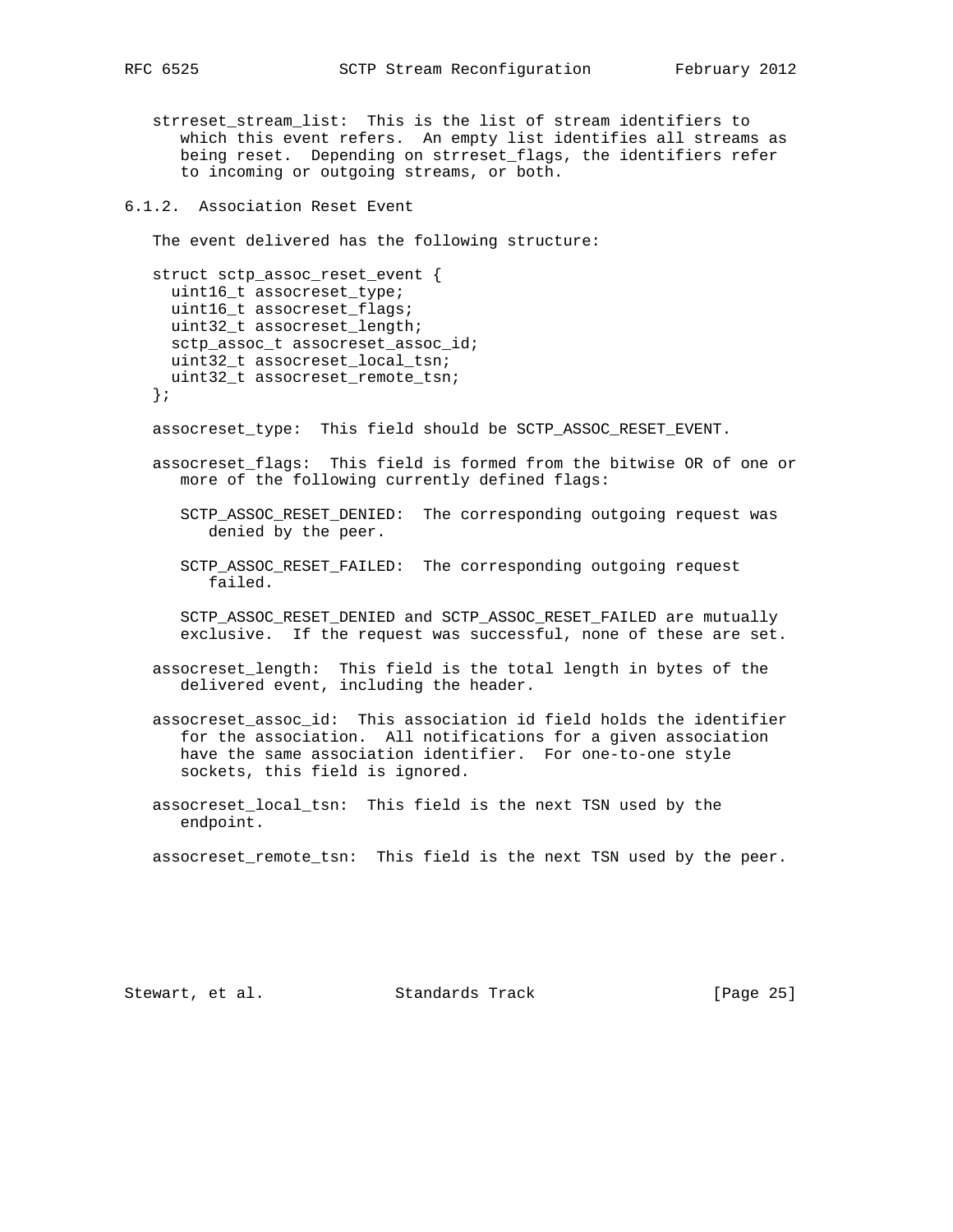```
6.1.3. Stream Change Event
    The event delivered has the following structure:
   struct sctp_stream_change_event {
     uint16_t strchange_type;
     uint16_t strchange_flags;
     uint32_t strchange_length;
     sctp_assoc_t strchange_assoc_id;
     uint16_t strchange_instrms;
     uint16_t strchange_outstrms;
    };
   strchange_type: This field should be SCTP_STREAM_CHANGE_EVENT.
   strchange_flags: This field is formed from the bitwise OR of one or
      more of the following currently defined flags:
      SCTP_STREAM_CHANGE_DENIED: The corresponding request was denied
         by the peer.
       SCTP_STREAM_CHANGE_FAILED: The corresponding request failed.
       SCTP_STREAM_CHANGE_DENIED and SCTP_STREAM_CHANGE_FAILED are
      mutually exclusive. If the request was successful, none of these
       are set.
    strchange_length: This field is the total length in bytes of the
       delivered event, including the header.
    strchange_assoc_id: This association id field holds the identifier
      for the association. All notifications for a given association
      have the same association identifier. For one-to-one style
       sockets, this field is ignored.
   strchange_instrms: The number of streams that the peer is allowed to
      use outbound.
   strchange_outstrms: The number of streams that the endpoint is
       allowed to use outbound.
```
Stewart, et al. Standards Track [Page 26]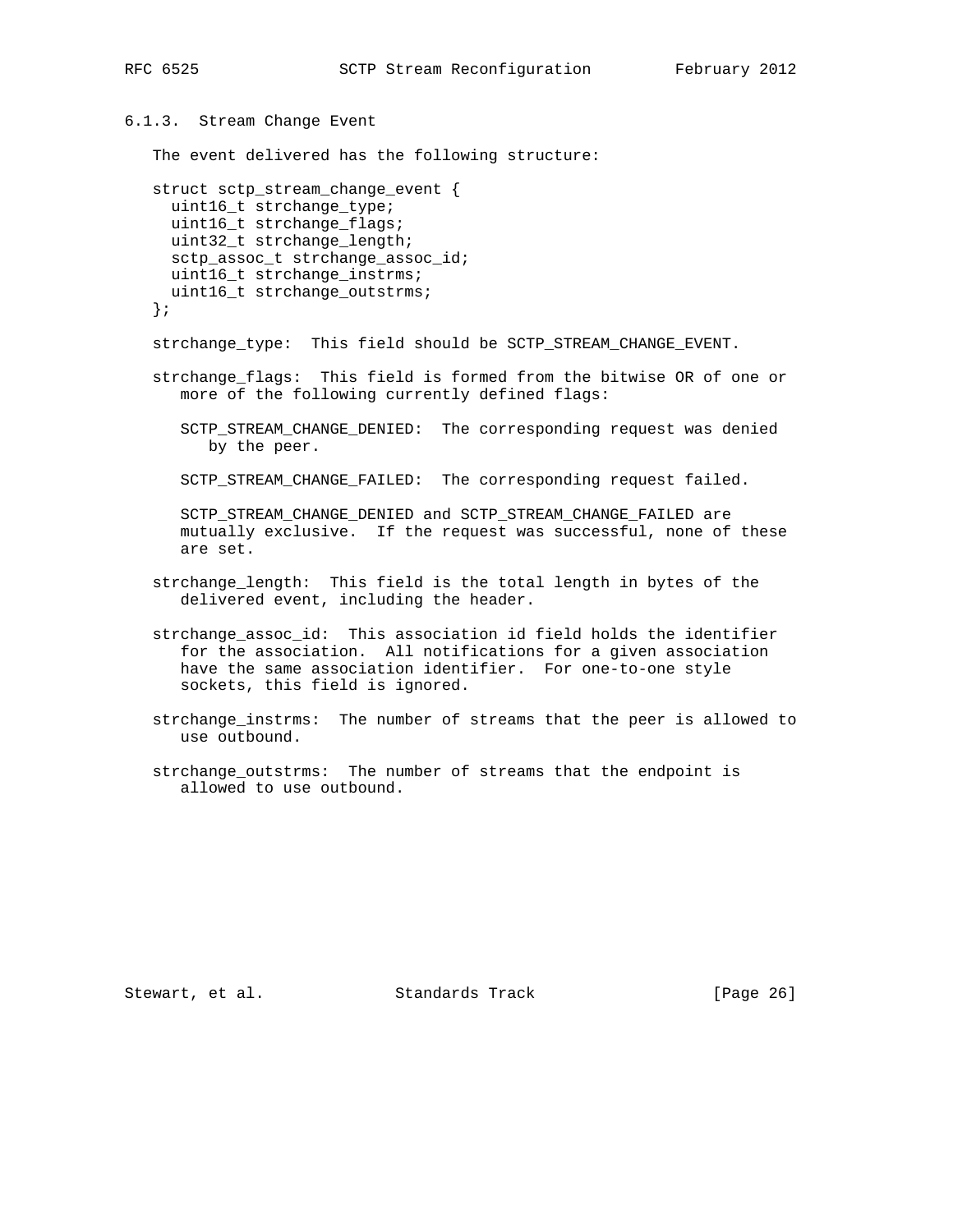### 6.2. Event Subscription

 Subscribing to events as described in [RFC6458] uses a setsockopt() call with the SCTP\_EVENT socket option. This option takes the following structure, which specifies the association, the event type (using the same value found in the event type field), and an on/off boolean.

```
 struct sctp_event {
    sctp_assoc_t se_assoc_id;
uint16_t se_type;
uint8_t se_on;
   };
```
 The user fills in the se\_type field with the same value found in the strreset\_type field, i.e., SCTP\_STREAM\_RESET\_EVENT. The user will also fill in the se\_assoc\_id field with either the association to set this event on (this field is ignored for one-to-one style sockets) or one of the reserved constant values defined in [RFC6458]. Finally, the se\_on field is set with a 1 to enable the event or a 0 to disable the event.

### 6.3. Socket Options

 Table 5 describes the new socket options that make the re-configuration features accessible to the user. They all use IPPROTO\_SCTP as their level.

 If a call to setsockopt() is used to issue a re-configuration request while the Re-configuration timer is running, setsockopt() will return -1, and error is set to EALREADY.

| option name                                                                            | data type                                                                                       | qet l | set |
|----------------------------------------------------------------------------------------|-------------------------------------------------------------------------------------------------|-------|-----|
| SCTP_ENABLE_STREAM_RESET<br>SCTP RESET STREAMS<br>SCTP RESET ASSOC<br>SCTP ADD STREAMS | struct sctp assoc value<br>struct sctp_reset_streams<br>sctp assoc t<br>struct sctp_add_streams |       |     |

Table 5

Stewart, et al. Standards Track [Page 27]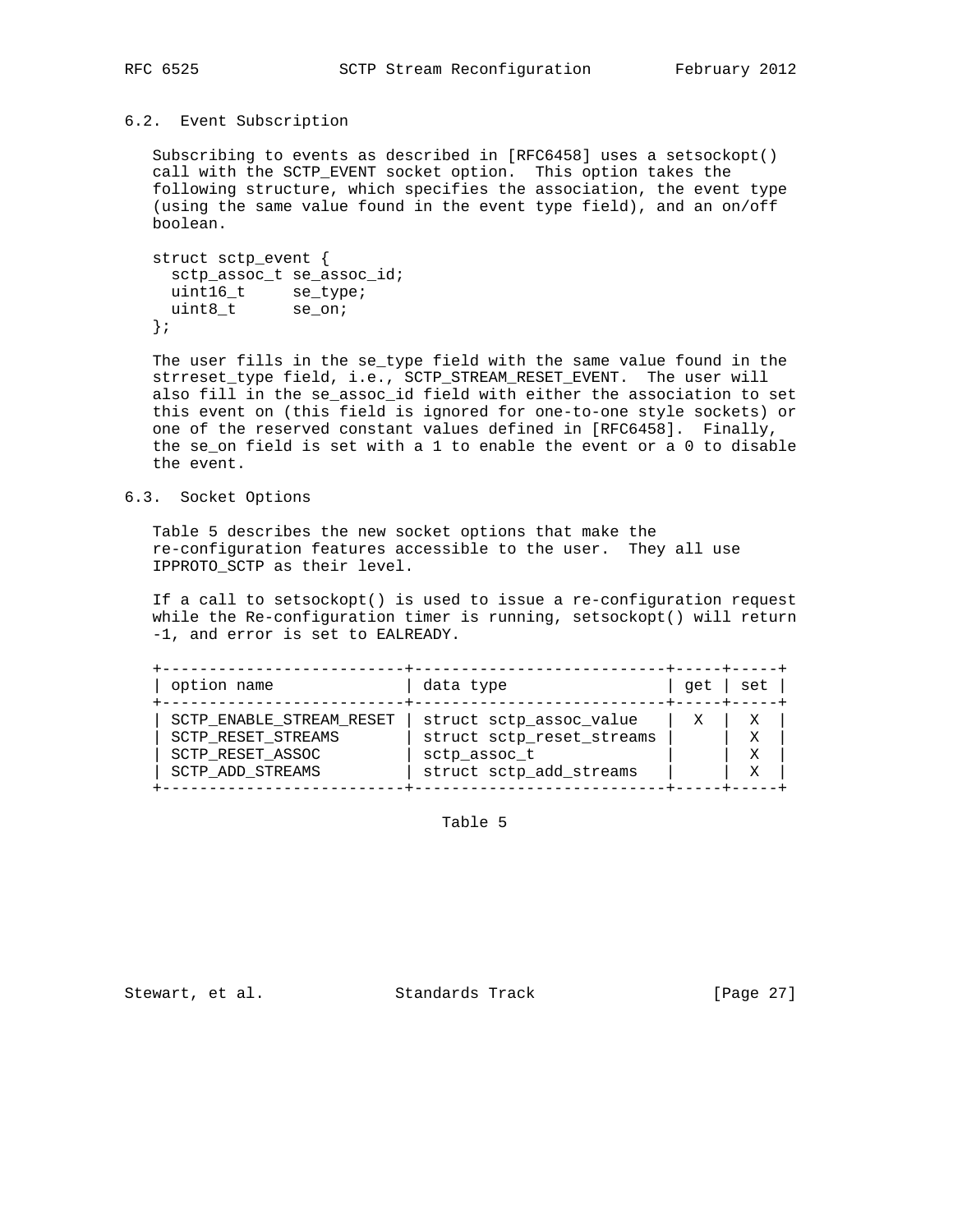6.3.1. Enable/Disable Stream Reset (SCTP\_ENABLE\_STREAM\_RESET)

 This option allows a user to control whether the SCTP implementation processes or denies incoming requests in STREAM\_RESET chunks.

The default is to deny all incoming requests.

To set or get this option, the user fills in the following structure:

```
 struct sctp_assoc_value {
  sctp_assoc_t assoc_id;
  uint32_t assoc_value;
 };
```
 assoc\_id: This parameter is ignored for one-to-one style sockets. For one-to-many style sockets, this parameter indicates which association the user is performing an action upon.

 assoc\_value: This field is formed from the bitwise OR of one or more of the following currently defined flags:

 SCTP\_ENABLE\_RESET\_STREAM\_REQ: Process received Incoming/Outgoing SSN Reset Requests if this flag is set; deny them if not.

 SCTP\_ENABLE\_RESET\_ASSOC\_REQ: Process received SSN/TSN Reset Requests if this flag is set; deny them if not.

 SCTP\_ENABLE\_CHANGE\_ASSOC\_REQ: Process received Add Outgoing Streams Requests if this flag is set; deny them if not.

 The default value is !(SCTP\_ENABLE\_RESET\_STREAM\_REQ| SCTP\_ENABLE\_RESET\_ASSOC\_REQ|SCTP\_ENABLE\_CHANGE\_ASSOC\_REQ).

 Please note that using the option does not have any impact on subscribing to any related events.

Stewart, et al. Standards Track [Page 28]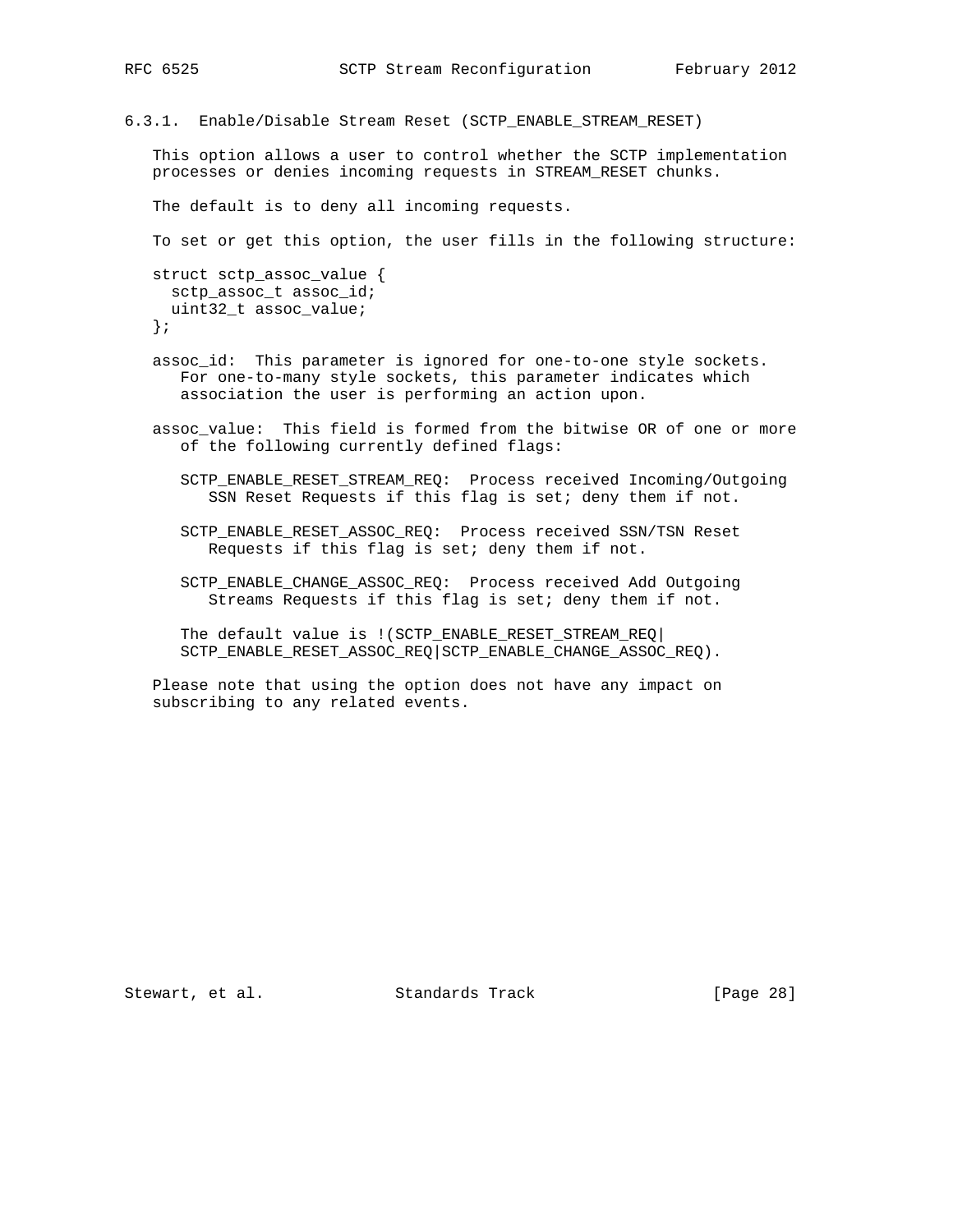- 
- 6.3.2. Reset Incoming and/or Outgoing Streams (SCTP\_RESET\_STREAMS)

 This option allows the user to request the reset of incoming and/or outgoing streams.

To set or get this option, the user fills in the following structure:

 struct sctp\_reset\_streams { sctp\_assoc\_t srs\_assoc\_id; uint16 t srs flags; uint16\_t srs\_number\_streams; uint16\_t srs\_stream\_list[]; };

- srs\_assoc\_id: This parameter is ignored for one-to-one style sockets. For one-to-many style sockets, this parameter indicates which association the user is performing an action upon.
- srs\_flags: This parameter describes which class of streams is reset. It is formed from the bitwise OR of one or more of the following currently defined flags:
	- \* SCTP\_STREAM\_RESET\_INCOMING
	- \* SCTP\_STREAM\_RESET\_OUTGOING
- srs\_number\_streams: This parameter is the number of elements in the srs\_stream\_list. If it is zero, the operation is performed on all streams.
- srs\_stream\_list: This parameter contains a list of stream identifiers the operation is performed upon. It contains srs\_number\_streams elements. If it is empty, the operation is performed on all streams. Depending on srs\_flags, the identifiers refer to incoming or outgoing streams, or both.

6.3.3. Reset SSN/TSN (SCTP\_RESET\_ASSOC)

This option allows a user to request the reset of the SSN/TSN.

 To set this option, the user provides an option\_value of type sctp\_assoc\_t.

 On one-to-one style sockets, the option\_value is ignored. For one to-many style sockets, the option\_value is the association identifier of the association the action is to be performed upon.

Stewart, et al. Standards Track [Page 29]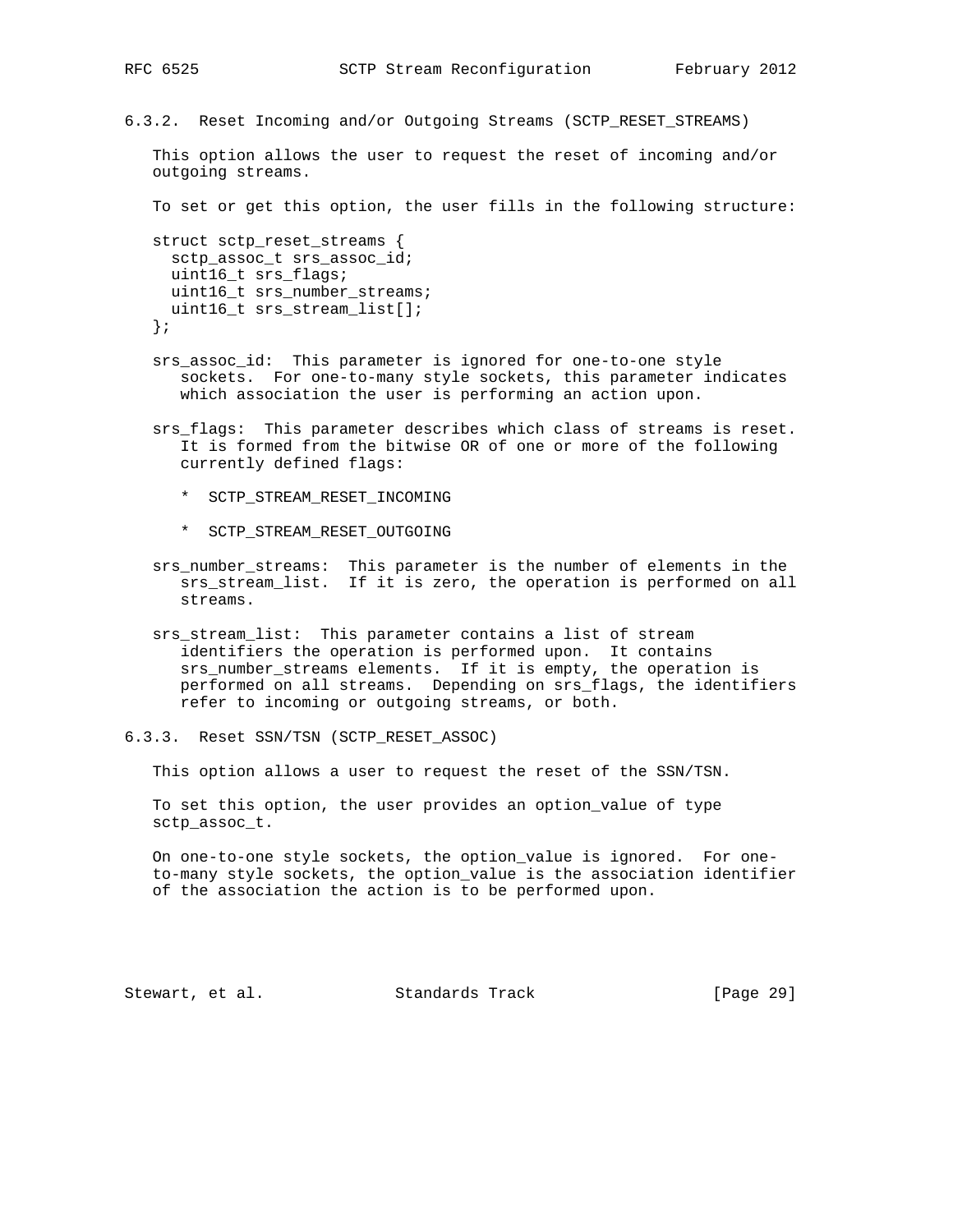6.3.4. Add Incoming and/or Outgoing Streams (SCTP\_ADD\_STREAMS)

 This option allows a user to request the addition of a number of incoming and/or outgoing streams.

To set this option, the user fills in the following structure:

```
 struct sctp_add_streams {
  sctp_assoc_t sas_assoc_id;
 uint16 t sas instrms;
  uint16_t sas_outstrms;
 };
```
- sas\_assoc\_id: This parameter is ignored for one-to-one style sockets. For one-to-many style sockets, this parameter indicates which association the user is performing an action upon.
- sas\_instrms: This parameter is the number of incoming streams to add.
- sas\_outstrms: This parameter is the number of outgoing streams to add.

 An endpoint can limit the number of incoming and outgoing streams by using the sinit\_max\_instreams field in the struct sctp\_initmsg{} when issuing an SCTP\_INIT socket option, as defined in [RFC6458]. An incoming request asking for more streams than allowed will be denied.

7. Security Considerations

 The SCTP sockets API as described in [RFC6458] exposes the sequence numbers of received DATA chunks to the application. An application might expect them to be monotonically increasing. When using the re-configuration extension, this might no longer be true. Therefore, the applications must enable this extension explicitly before it is used. In addition, applications must subscribe explicitly to notifications related to the re-configuration extension before receiving them.

 SCTP associations are protected against blind attackers by using verification tags. This is still valid when using the re-configuration extension. Therefore, this extension does not add any additional security risk to SCTP in relation to blind attackers.

 When both the SSN and TSN are reset, the maximum segment lifetime is used to avoid TSN wrap-around.

Stewart, et al. Standards Track [Page 30]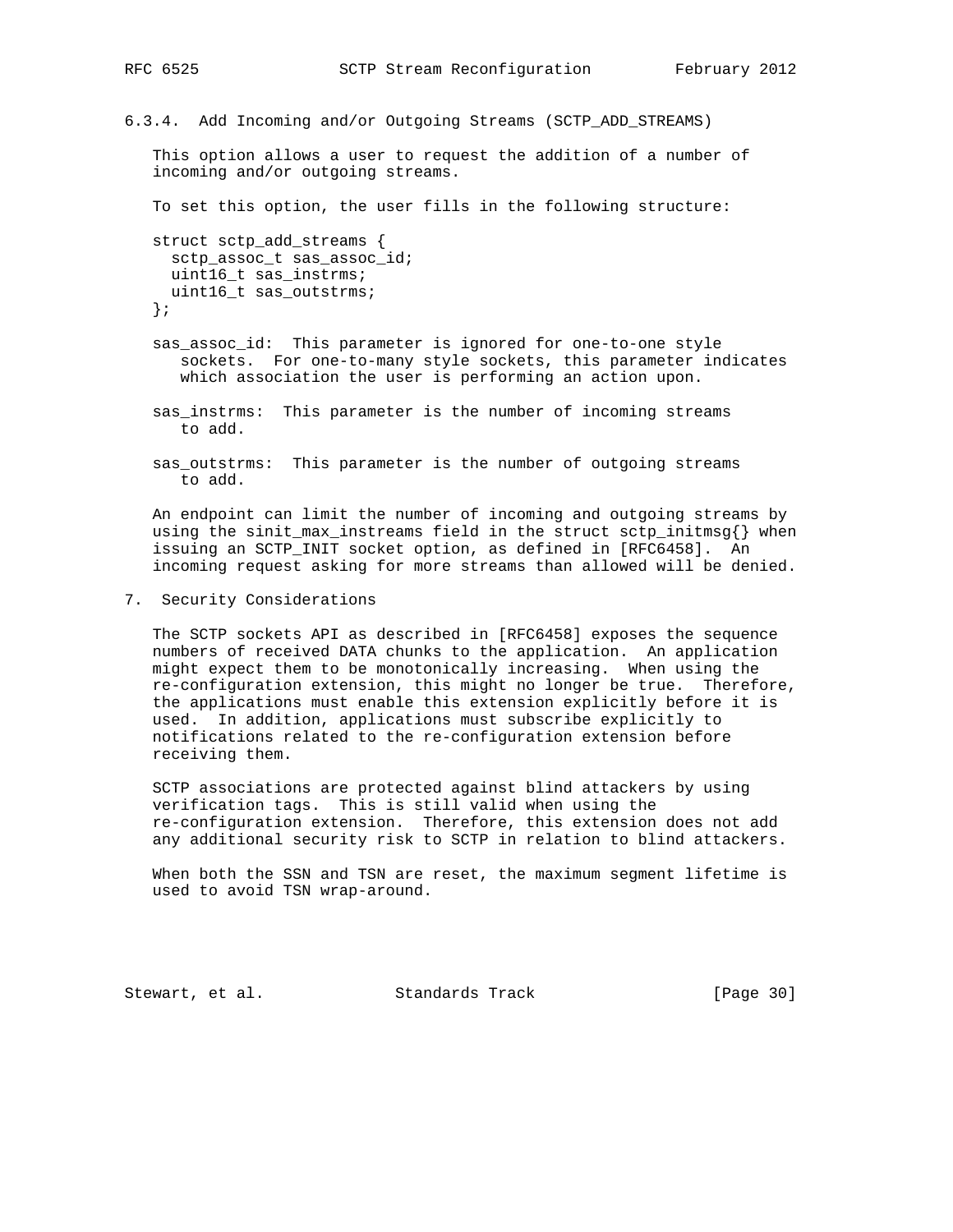# 8. IANA Considerations

 This document (RFC 6525) is the reference for all registrations described in this section. The changes are described below.

### 8.1. A New Chunk Type

 A chunk type has been assigned by IANA. The values given in Table 1 have been used. IANA has assigned this value from the pool of chunks with the upper two bits set to '10'.

This has added a line in the "Chunk Types" registry for SCTP:

Chunk Types

| ID Value | Chunk Type                         | Reference |
|----------|------------------------------------|-----------|
|          |                                    |           |
| 130      | Re-configuration Chunk (RE-CONFIG) | [RFC6525] |

 The registration table as defined in [RFC6096] for the chunk flags of this chunk type is empty.

### 8.2. Six New Chunk Parameter Types

 Six chunk parameter types have been assigned by IANA. It the values given in Table 2 have been used. IANA has assigned these values from the pool of parameters with the upper two bits set to '00'.

 Six additional lines in the "Chunk Parameter Types" registry for SCTP have been added:

Chunk Parameter Types

|    | ID Value Chunk Parameter Type          | Reference |
|----|----------------------------------------|-----------|
|    |                                        |           |
| 13 | Outgoing SSN Reset Request Parameter   | [RFC6525] |
| 14 | Incoming SSN Reset Request Parameter   | [RFC6525] |
| 15 | SSN/TSN Reset Request Parameter        | [RFC6525] |
| 16 | Re-configuration Response Parameter    | [RFC6525] |
| 17 | Add Outgoing Streams Request Parameter | [RFC6525] |
| 18 | Add Incoming Streams Request Parameter | [RFC6525] |
|    |                                        |           |

### 9. Acknowledgments

 The authors wish to thank Paul Aitken, Gorry Fairhurst, Tom Petch, Kacheong Poon, Irene Ruengeler, Robin Seggelmann, Gavin Shearer, and Vlad Yasevich for their invaluable comments.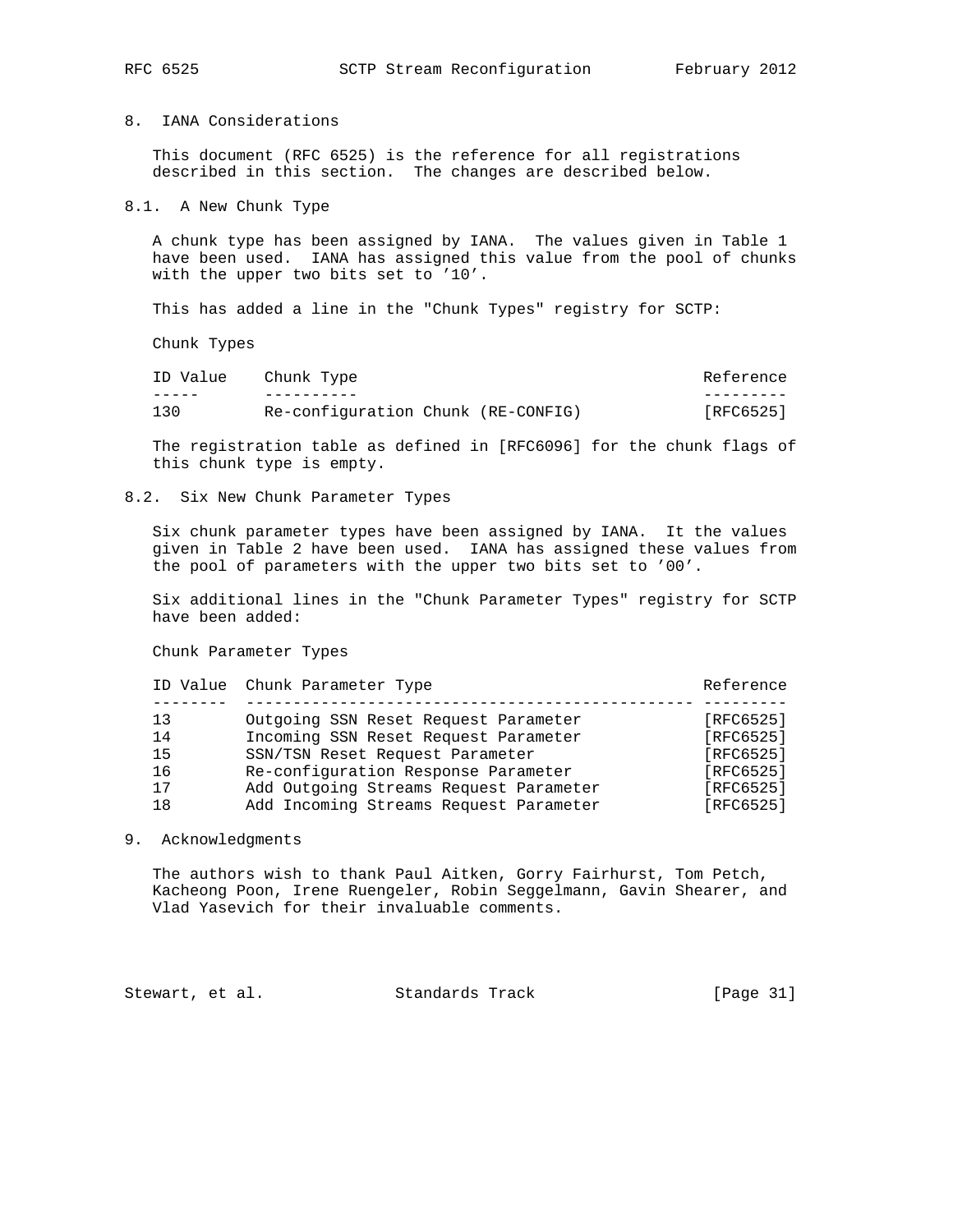# 10. References

- 10.1. Normative References
	- [RFC2119] Bradner, S., "Key words for use in RFCs to Indicate Requirement Levels", BCP 14, RFC 2119, March 1997.
	- [RFC3758] Stewart, R., Ramalho, M., Xie, Q., Tuexen, M., and P. Conrad, "Stream Control Transmission Protocol (SCTP) Partial Reliability Extension", RFC 3758, May 2004.
	- [RFC4960] Stewart, R., Ed., "Stream Control Transmission Protocol", RFC 4960, September 2007.
	- [RFC5061] Stewart, R., Xie, Q., Tuexen, M., Maruyama, S., and M. Kozuka, "Stream Control Transmission Protocol (SCTP) Dynamic Address Reconfiguration", RFC 5061, September 2007.
	- [RFC6096] Tuexen, M. and R. Stewart, "Stream Control Transmission Protocol (SCTP) Chunk Flags Registration", RFC 6096, January 2011.
- 10.2. Informative References
	- [RFC6458] Stewart, R., Tuexen, M., Poon, K., Lei, P., and V. Yasevich, "Sockets API Extensions for the Stream Control Transmission Protocol (SCTP)", RFC 6458, December 2011.

Stewart, et al. Standards Track [Page 32]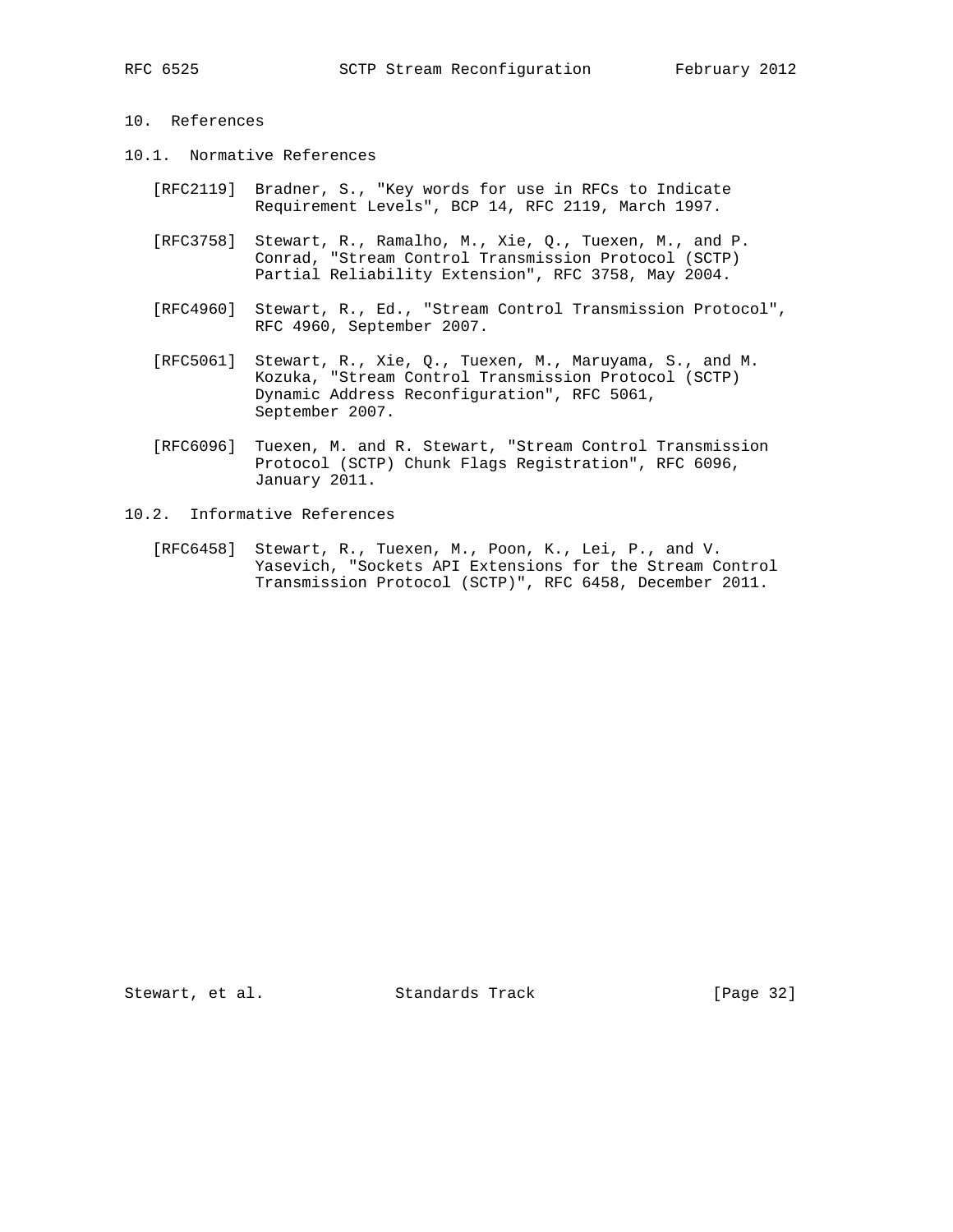Appendix A. Examples of the Reconfiguration Procedures

Please note that this appendix is informational only.

 The following message flows between Endpoints E-A and E-Z illustrate the described procedures. The time progresses in downward direction.

 The following example illustrates E-A resetting streams 1 and 2 for just its outgoing streams.

 $E-A$  E-A ---------[RE-CONFIG(OUT-REQ:X/1,2)]----------> <-------------[RE-CONFIG(RESP:X)]--------------

 The following example illustrates E-A resetting streams 1 and 2 for just its incoming streams.

 $E-A$  E-A -----------[RE-CONFIG(IN-REQ:X/1,2)]----------> <--------[RE-CONFIG(OUT-REQ:Y,X/1,2)]---------- -------------[RE-CONFIG(RESP:Y)]-------------->

 The following example illustrates E-A resetting all streams in both directions.

 $E-A$  E-A -----[RE-CONFIG(OUT-REQ:X,Y-1|IN-REQ:X+1)]----> <------[RE-CONFIG(RESP:X|OUT-REQ:Y,X+1)]------- -------------[RE-CONFIG(RESP:Y)]-------------->

 The following example illustrates E-A requesting that the streams and TSNs be reset. At completion, E-A has the new sending TSN (selected by the peer) of B, and E-Z has the new sending TSN of A (also selected by the peer).

 $E-A$  E-A ------------[RE-CONFIG(TSN-REQ:X)]------------> <-----[RE-CONFIG(RESP:X/S-TSN=A, R-TSN=B)]-----

 The following example illustrates E-A requesting the addition of 3 outgoing streams.

 $E-A$  E-A --------[RE-CONFIG(ADD\_OUT\_STRMS:X/3)]--------> <-------------[RE-CONFIG(RESP:X)]--------------

Stewart, et al. Standards Track [Page 33]